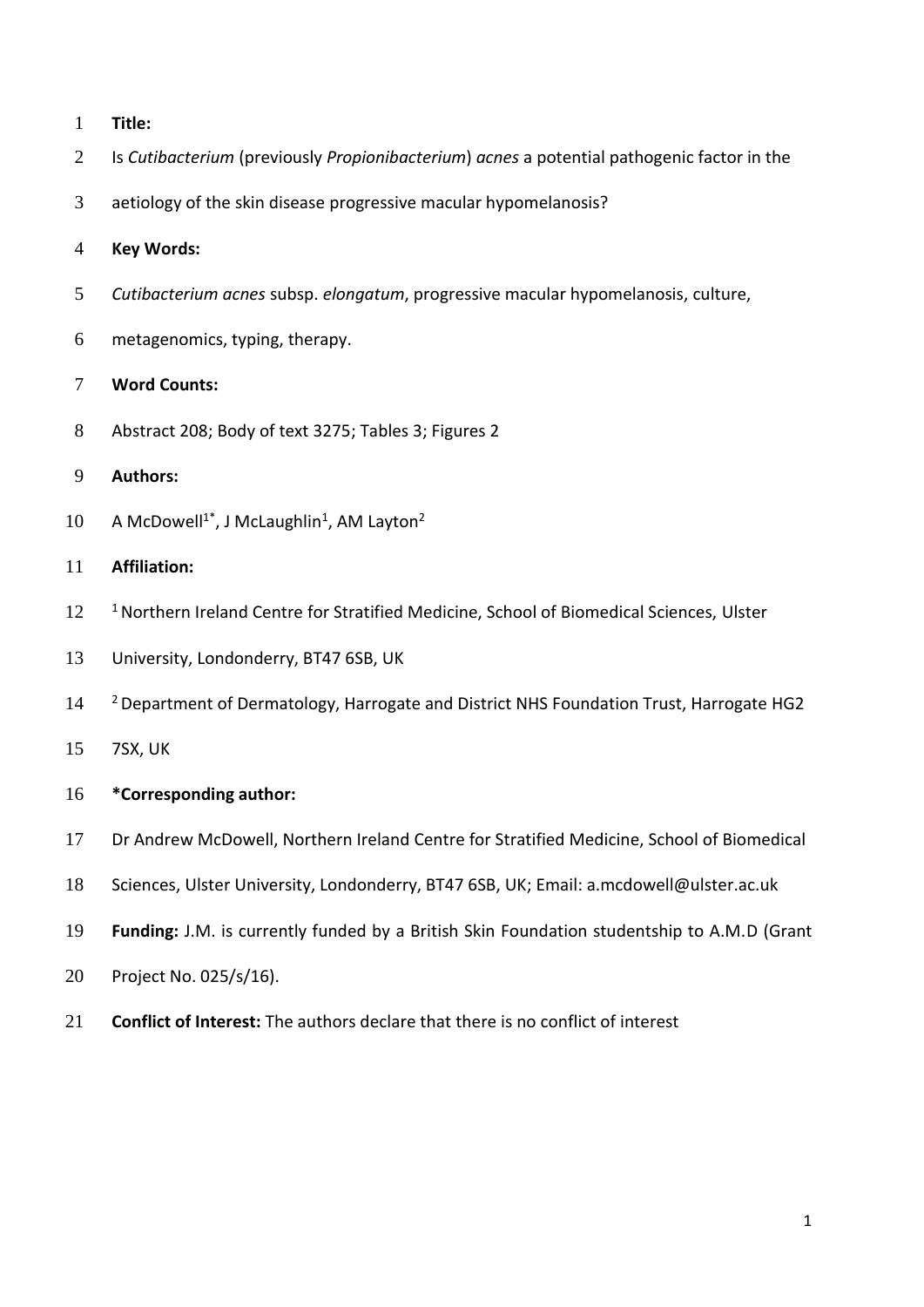# **Abstract**

 Progressive macular hypomelanosis (PMH) is a skin condition that normally causes symmetrically distributed hypopigmented macules on the front and back of the trunk, but 25 rarely the face. To date, the pathophysiology of the condition is not well understood, but a role for the anaerobic skin bacterium *Cutibacterium* (previously *Propionibacterium*) *acnes* in the development of the disease has been proposed due to its sole presence within lesional, but not normal peri-lesional, skin. The success of antimicrobials in the treatment of PMH also provides circumstantial evidence that this association may be causal, although this is still to be proven. More recent culture and metagenomic typing studies indicate that strains of *C. acnes* subsp. *elongatum* (type III) may be important in the aetiology of the condition, which would help to explain why PMH does not normally affect the face since such strains are rarely present there, and why no association between this condition and acne vulgaris is found; acne appears to primarily involve type IA<sup>1</sup> strains from *C. acnes* subsp. *acnes* (type I). In this review we summarise current knowledge on the relationship between *C. acnes* and PMH, and re-examine previous challenges to the view that the bacterium plays a role in the condition against the backdrop of newly emerged data.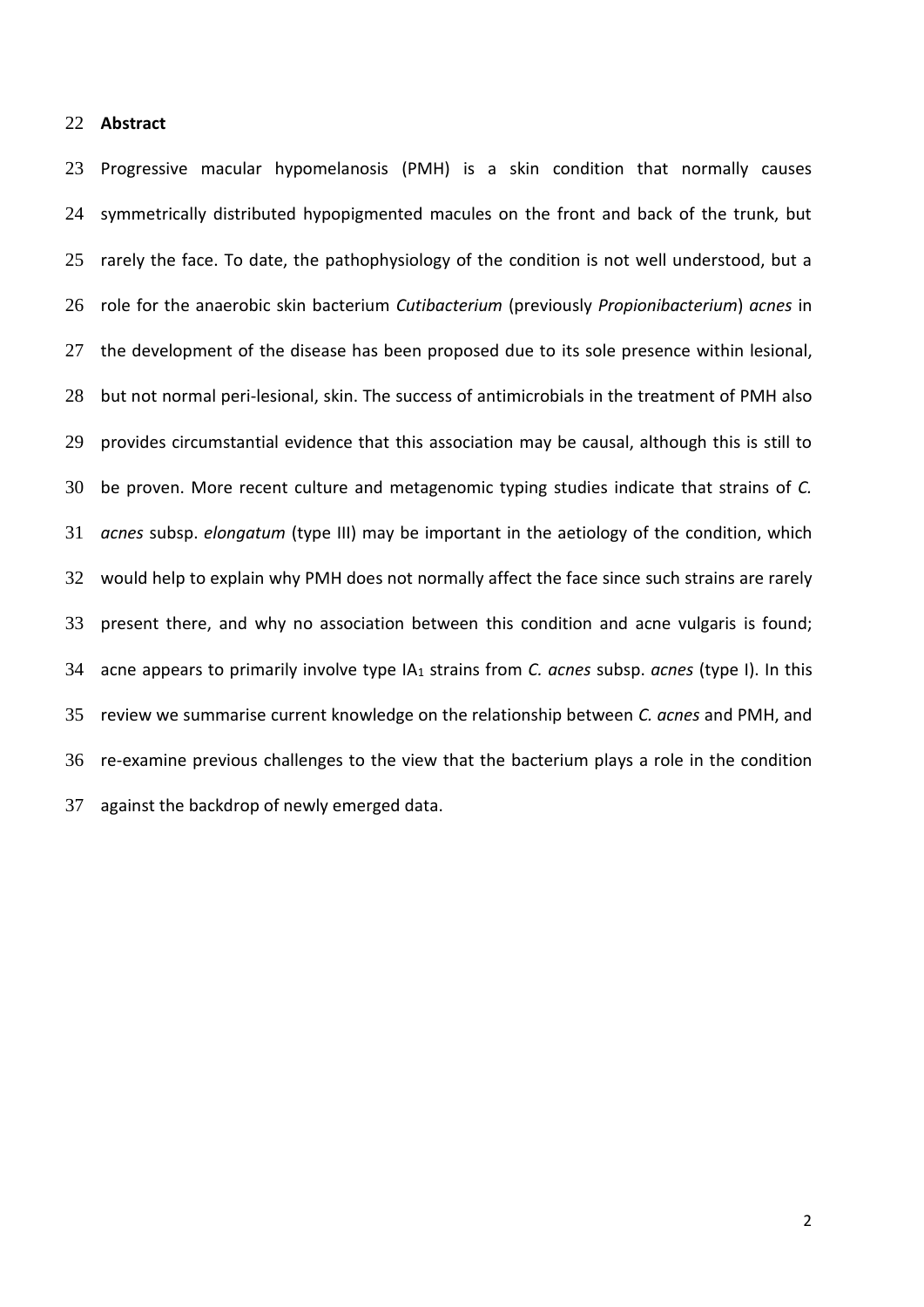# **1. Introduction**

 Progressive macular hypomelanosis (PMH) is a relatively uncommon dermatosis usually characterised by ill-defined nummular, non-scaly and symmetric hypopigmented macules that form predominantly on the front and back of the trunk, and without prior history of skin injury, infection or inflammation (Fig. 1); these macules can be discrete or display confluence 43 when found in and around the midline<sup>1</sup>. Like the very common skin condition acne vulgaris, PMH normally affects adolescents and young adults where its cosmetic effects may have 45 social and psychological impacts<sup>1,2,3</sup>. The disorder rarely affects the proximal extremities and 46 the skin of the face, which has been a key clinical feature<sup>1,3</sup>. PMH is found worldwide and affects different Fitzpatrick skin types as well as both sexes, but the disorder does appear to 48 be much more prevalent in females<sup>1,4-7</sup>. PMH is often misdiagnosed as the fungal infection pityriasis versicolor, pityriasis alba or post-inflammatory hypopigmentation, and can remain stable, progress slowly over a long time period or, in some cases, spontaneously disappear 51 after mid-life<sup>1,3,4,8</sup>. While the exact incidence of PMH within different populations is unclear, it is likely to be an under-reported disorder as some cases may be misdiagnosed and not all 53 patients, particularly males, will see a clinician for treatment<sup>6</sup>. In this review, we evaluate the strength of current evidence supporting a pathogenic role for the anaerobic bacterium *Cutibacterium acnes* (previously *Propionibacterium acnes*) in the aetiology of PMH, particularly in light of recent culture and metagenomic typing studies, and investigation of porphyrin production by different strains of the bacterium.

# **2. Histological and electron microscopic features**

 Histologically, PMH does not appear to be associated with any significant abnormalities of the dermis apart from a decrease in epidermal pigment, but a mild perifollicular infiltrate of 61 lymphocytes has been observed in some, but by no means all, lesional skin samples<sup>2,4,6-10</sup>.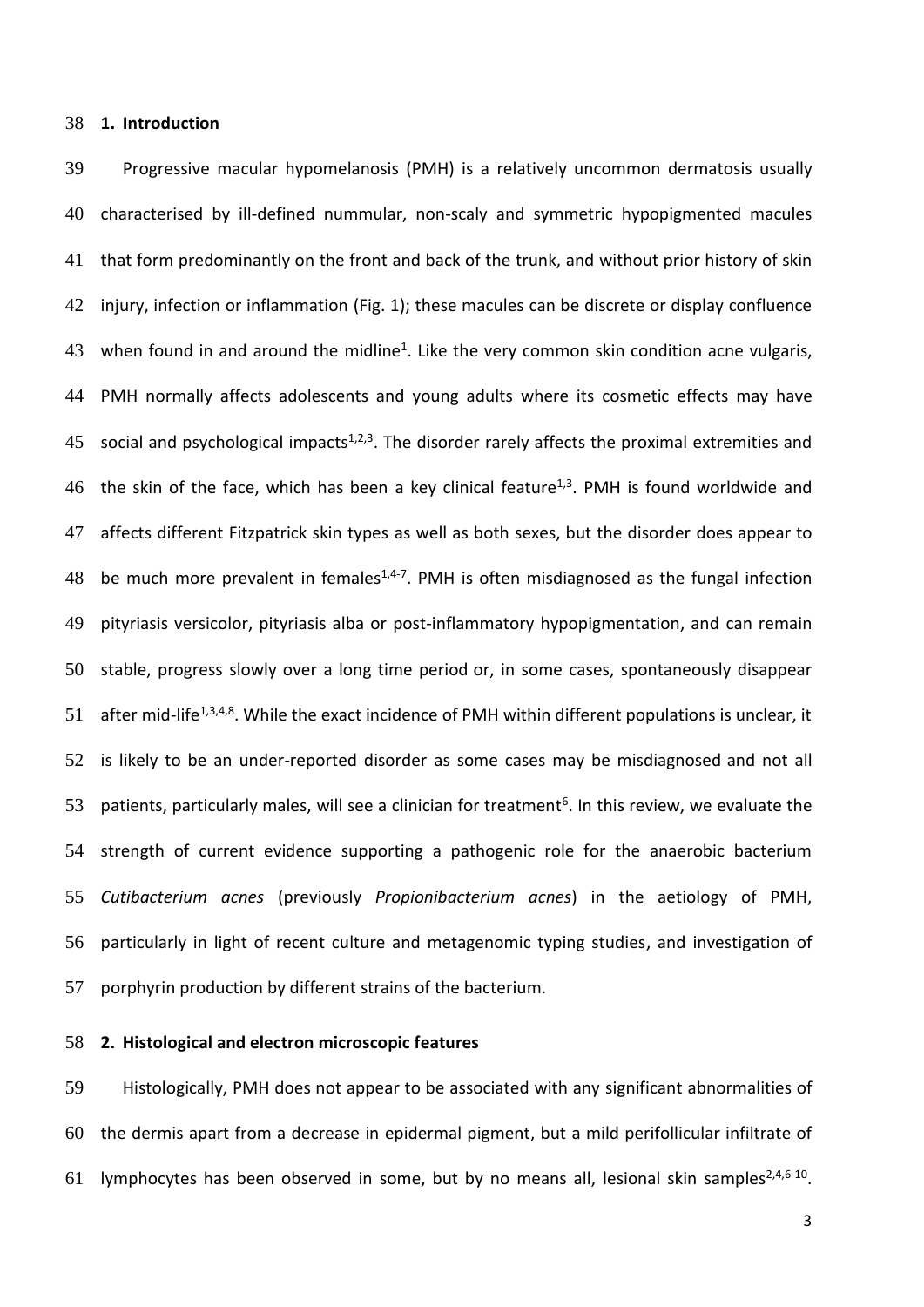Detailed ultrastructural studies have provided evidence that PMH results from altered melanogenesis, leading to reduced pigmentation, and changes in melanosome size, 64 aggregation, maturation and distribution<sup>2,3,6,8-9,11-12</sup>. Furthermore, it does not appear that defects in melanosome degradation play a role in the pathophysiology of PMH as there is no 66 evidence for disintegrated melanosomes in the lysosomal compartments of PMH lesions<sup>12</sup>.

#### **3. Evidence supporting a potential role for** *Cutibacterium acnes* **in the aetiology of PMH**

 While the underlying cause of PMH is still not clear, a pathogenic role for the Gram- positive, anaerobic bacterium *C. acnes* in the aetiology of the condition has been proposed, possibly via the production of a depigmenting factor or an agent that interferes with 71 melanogenesis<sup>4,5</sup>. *C. acnes* is part of the normal human microbiota and found predominately 72 on the skin and muscosal surfaces. The organism is an opportunistic pathogen most noted for 73 its association with acne vulgaris<sup>13</sup>, but has now also been linked to other human infections 74 and conditions, including medical device and soft tissue infections<sup>14,15</sup>, cervical disc disease<sup>16</sup>, 75 prostate cancer<sup>17</sup> and sarcoidosis<sup>18</sup>.

## **3.1 Culture and non-culture-based detection**

 Bacterial culture has demonstrated the sole presence and accumulation of *C. acnes* in biopsy samples of PMH lesions, but not biopsies of adjacent non-lesional skin from the same patient4,5 (Table 1). Furthermore, 16S rRNA-based quantitative real-time PCR detection of *C. acnes* has found a significantly greater incidence of the bacterium in lesional versus adjacent non-lesion skin of patients in respect to genome copy number, consistent with culture results 82 and indicating enrichment in lesions<sup>5</sup>; in the latter case we can speculate that this may reflect localised perturbations in the skin environment that stimulate overgrowth. The presence of *C. acnes* within hypopigmented lesions from patients with PMH, but not normal pigmented skin from the trunk of the same patient, can also be observed upon Gram-staining, revealing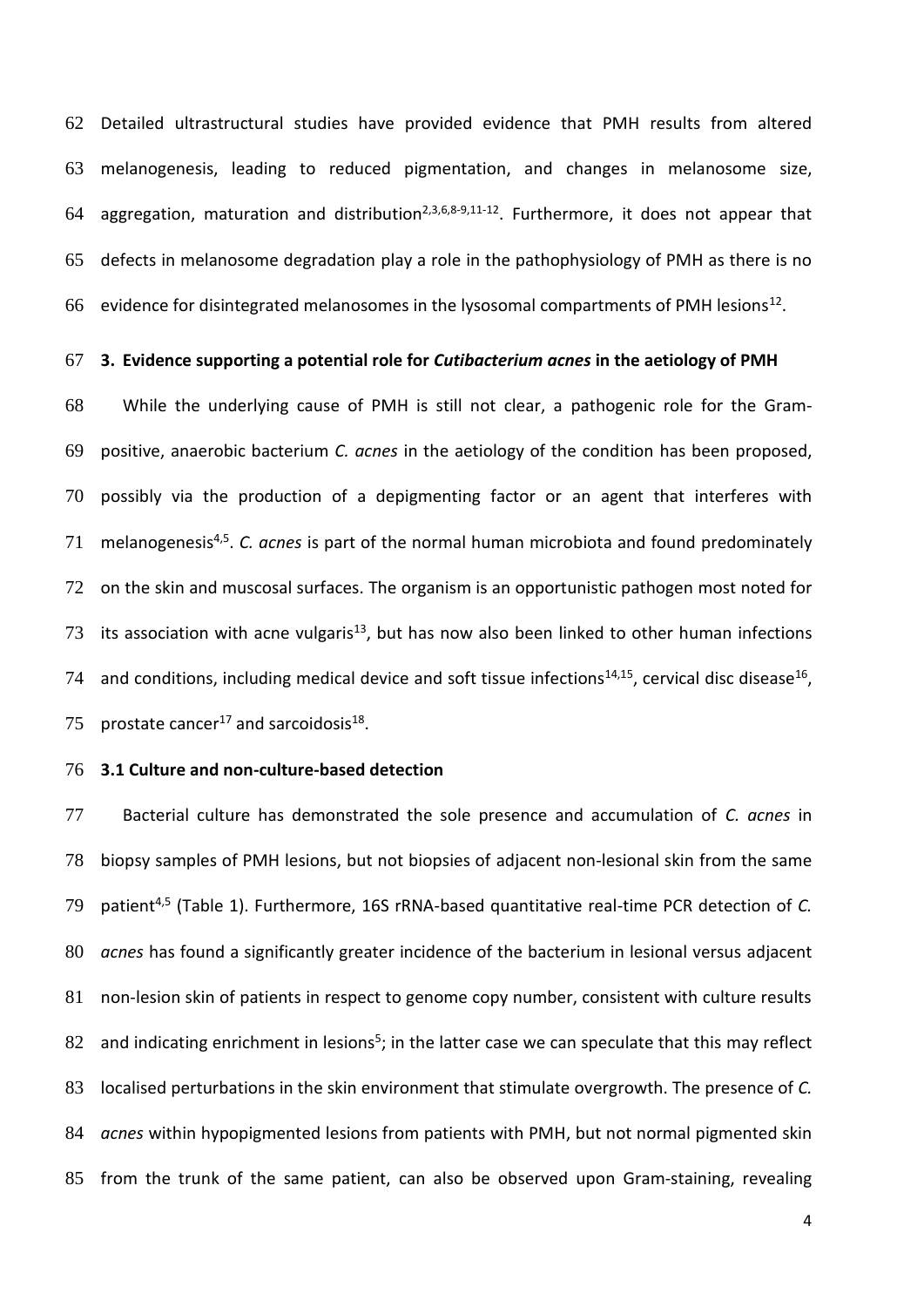86 Gram-positive rods with a high population density<sup>1,4,9</sup>. Furthermore, upon examination of the skin in a dark room with UV radiation from a Wood's lamp, a puntiform orange-red follicular fluorescence within hypopigmented spots is observed due to the presence of porphyrins 89 produced by the bacterium, such as coproporhyrin III; this fluorescence is absent in peri-90 lesional normal skin<sup>1,4,7,10,12</sup>. Interestingly, while this characteristic florescence of PMH lesions upon Wood's lamp examination has been described in many studies, it has not been observed in all (see section 5.1).

# **3.2 Therapeutic success of antimicrobial-based treatments**

 Treatments for PMH based on topical corticosteroids and topical or systemic antifungals have not proved efficacious, but re-pigmentation of the skin can be achieved using ultraviolet light A (UVA) or narrow-band UVB (NB-UVB)-based treatments, either as a monotherapy or in 97 combination with topical or oral antimicrobials<sup>1,6,9,10,19-24</sup>. Such UV treatments are believed to work by stimulating melanogenesis and, potentially, inhibition of *C. acnes* in the case of NB- UVB (see section 5.3)*,* but the results appear variable and in many cases are only temporary 100 leading to recurrence of the condition $6,20,21,24$ .

 In a within-patient, left-right trunk comparison study, Relyeld et al.<sup>25</sup> demonstrated that topical treatment with 5% benzoyl peroxide (BPO) (morning) and 1% clindamycin hydrogel (night-time) in combination with UVA radiation (antibacterial therapy arm) was much superior for re-pigmentation versus 0.05% fluticasone and UVA treatment only (anti- inflammatory therapy arm). This appeared, therefore, to exclude the possibility that treatment success was due solely to UVA treatment, and provided evidence to support a bacterial role, such as *C. acnes*, in the pathophysiology of PMH. Furthermore, upon a 3-month follow-up, PMH patients were still found to have retained their re-pigmentation, although information on whether this persisted is not available. Since then, there have been many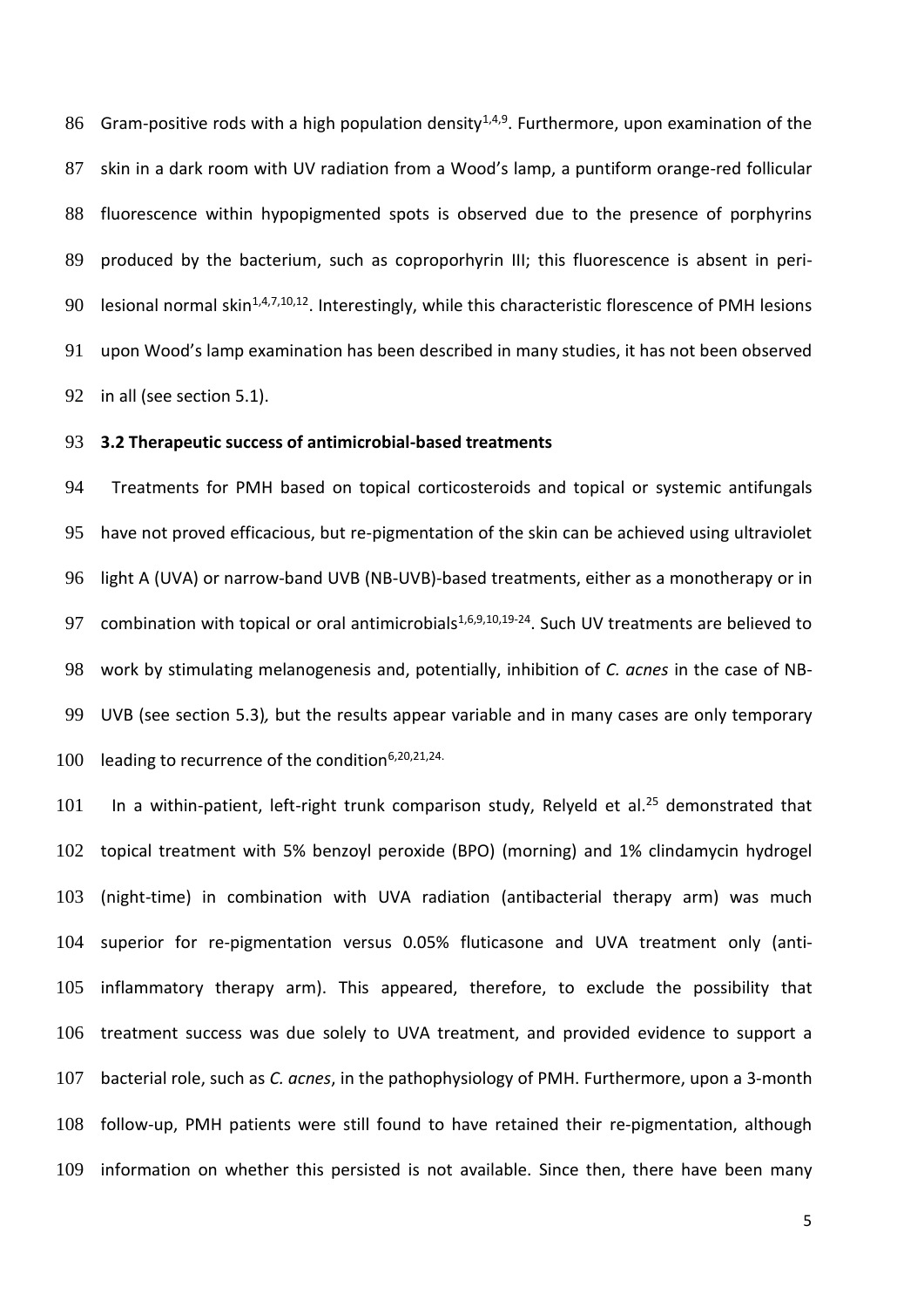studies investigating the effectiveness of treatments for PMH using topical antibiotic lotions and BPO hydrogels (in combination or separately) alongside narrow-band UVB (NB-UVB) 112 treatment<sup>6,9,19,21,23</sup>. Treatment success for PMH has also been achieved using the oral tetracycline derivatives doxycycline, minocycline and lymecycline, used in the management of 114 acne, either with or without BPO<sup>26-29</sup>; this provides further circumstantial evidence that *C*. *acnes* may contribute to the development of PMH. In particular, treatment of PMH with a combination of oral lymecycline (300 mg/d) and topical 5% BPO was very successful leading 117 to repigmentation and maintenance during a 6-to-12 month follow-up period<sup>28,29</sup>. Attempts to treat PMH using oral isotretinoin have also been described in the literature, but the results 119 obtained have been variable $30-31$ .

# **4. The hunt for a novel** *Cutibacterium* **species associated with PMH**

 A conundrum in the proposal that *C. acnes* is the cause of PMH has been why the disorder, 122 unlike acne, rarely affects the face where levels of the bacterium are at their highest, and why 123 acne does not predispose individuals to PMH development. This led Relyveld et al.<sup>32</sup> to propose that the organism potentially causing PMH may not actually be *C. acnes*, but a closely related *Cutibacterium* species indistinguishable by conventional phenotypic/ biochemical methods.

### **4.1 Amplified Fragment Length Polymorphism and 16SrRNA gene analysis**

 Genetic analysis of skin biopsy-associated bacterial isolates collected from patients with PMH and patients with acne by Amplified Fragment Length Polymorphism (AFLP) typing identified three major genetic clusters that differed in their distribution between the two 131 conditions (p<0.01; Freeman-Halton extension of Fisher's extact test) (Table  $2^{32}$ . Of note was the observation that isolates from DNA group 3, in contrast to the other DNA groups, were only associated with PMH, but never acne (Fishers exact test; p<0.01), and analysis of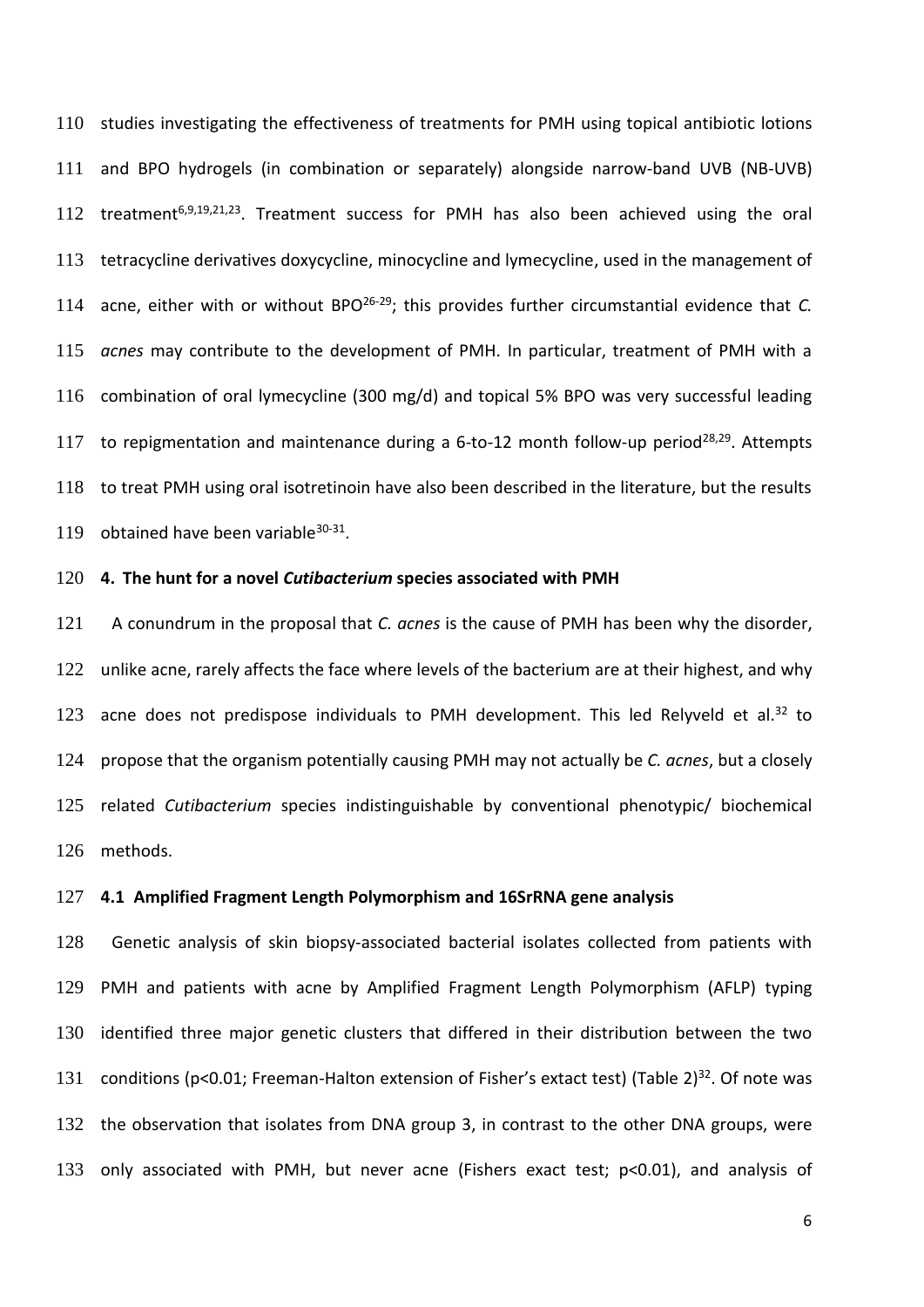multiple bacterial colonies isolated from acne and PMH samples did not demonstrate the presence of mixed AFLP types. 16S rRNA gene sequencing revealed very high sequence identities between all clusters, with only a single nucleotide polymorphism (SNP) at position 137 827 separating DNA groups I and  $II^{32}$ , which is a characteristic difference between the well described *C. acnes* type I (*C. acnes* subsp. *acnes*) and type II (*C. acnes* subsp. *defendens*) 139 phylotypes<sup>33</sup>, while group 3 isolates differed from group 1 due to a SNP at position 1243 (G1243A). While biochemical analysis with the rapid ID 32A multi-test identification system confirmed DNA groups 1 and 2 as *C. acnes* (99.9% certainty), isolates from DNA group 3 gave 142 ambiguous results and could not be identified phenotypically despite the molecular results indicating a unique *C. acnes* cluster; 16S rRNA identity is not, however, always a guarantee of species identity, especially in the case of a recently diverged and very closely related sister  $\pm$  taxon<sup>34</sup>. This led to the proposal that organisms from DNA group 3 may represent a novel and 146 very closely related bacterium from the genus *Cutibacterium*<sup>32</sup>.

# **4.2 PCR phylotyping and single- and multi-locus sequence type analysis**

148 At the time of the original AFLP study of Relyveld et al.<sup>32</sup>, knowledge on the intraspecies diversity of *C. acnes* was only developing, as were the molecular methods for more detailed population genetic analysis of the bacterium. Today, our appreciation of *C. acnes* at the interspecies level is much more complete (Table 3), and specific molecular typing tools for the bacterium, particularly multiplex-PCR phylotyping, high-resolution single and multilocus 153 sequence typing (HR-SLST and MLST, respectively) and ribotyping $35-39$ , have also been established enabling researchers to deeper explore the association of specific lineages with skin health and disease.

 Against this new landscape of understanding, and utilising the improved typing methods 157 now available, Barnard et al.<sup>40</sup> conducted a population genetic analysis of *C. acnes* isolates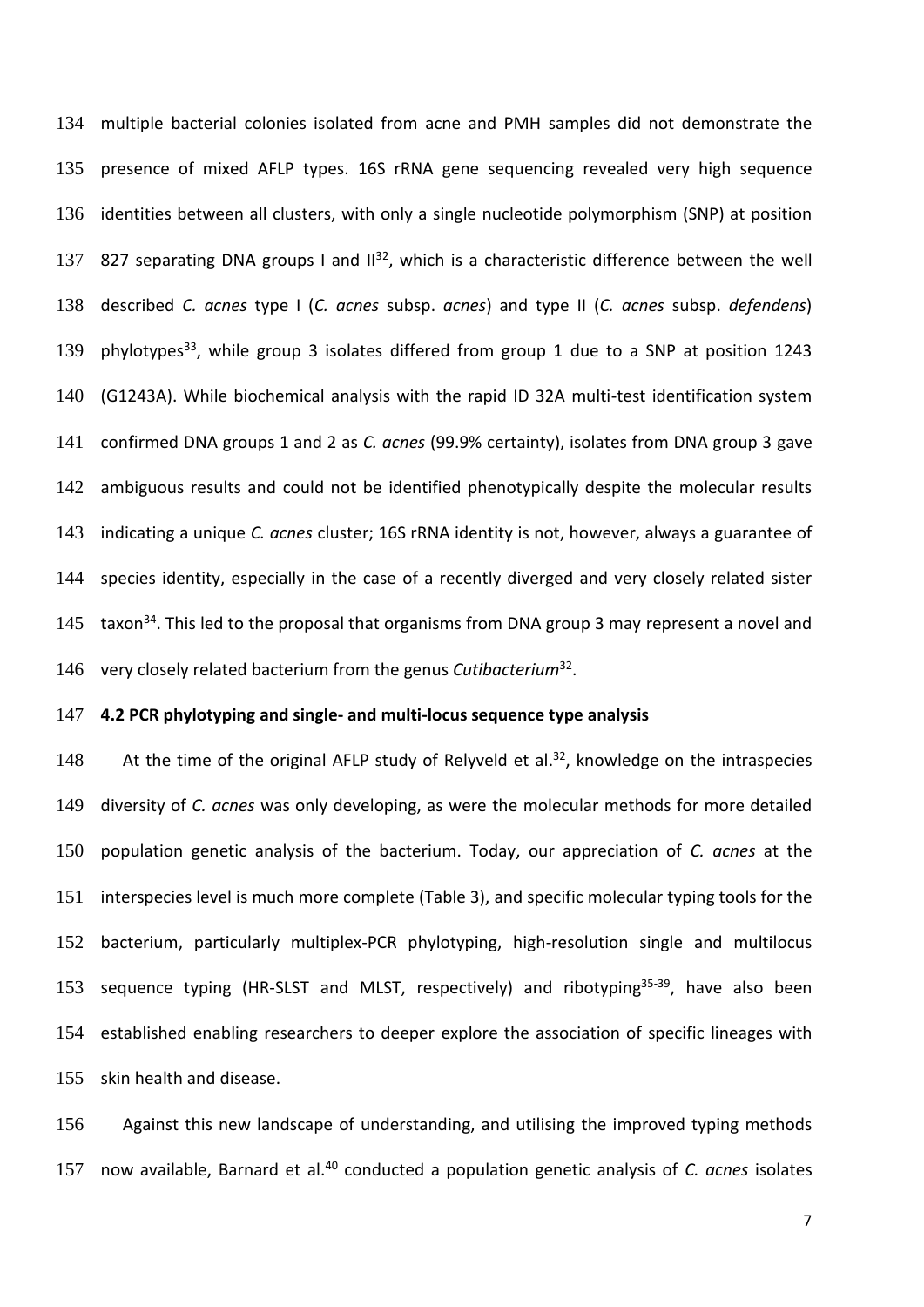recovered from the lesional skin of patients with PMH. They demonstrated a strong statistical association between strains from the more recently described type III phylogenetic lineage 160 (now known as *C. acnes* subsp. *elongatum*<sup>41,42</sup>) and lesions, but not those representing other phylogenetic groups, including those associated with acne (type IA1). Strikingly, *in silico* 16S rDNA SNP analysis revealed that the isolates from AFLP DNA group 3 (G1243A) previously described in association with PMH were also consistent with the type III lineage (Fig. 2). Furthermore, analysis of the biochemical phenotype of three representative type III strains from PMH lesions using the Rapid ID 32A multi-tests identification system failed to correctly identify the isolates as *C. acnes,* consistent with the previous results obtained for AFLP DNA 167 group 3 strains.

168 A subsequent study by Peterson et al.<sup>29</sup> based on HR-SLST metagenomic analysis of skin surface swabs taken from 24 PMH back lesions and adjacent non-lesional skin regions of eight female patients, confirmed the association of type III strains with PMH. Interestingly, treatment of patients using a combination of lymecycline (300 mg/d) and 5% BPO led to a reduced proportion of type III within patients' samples, and a parallel reduction or disappearance of their PMH lesions. In patients whose type III population was almost totally eliminated there was almost no lesions remaining and the type distribution after treatment generally reverted to that of controls (Fig. 1). Investigation of eight healthy female volunteers also found that type III strains were more common on the back, especially the lower back, but normally not present on the forehead or buccal mucosa; one patient was, however, found to have a significant proportion of type III strains on their forehead despite, presumably, no PMH lesions at this site (presence or absence of facial PMH was not definitely stated for this patient). Unlike previous studies, a relatively high proportion of type III isolates was also found on non-lesional skin, but this may have reflected issues around clear differentiation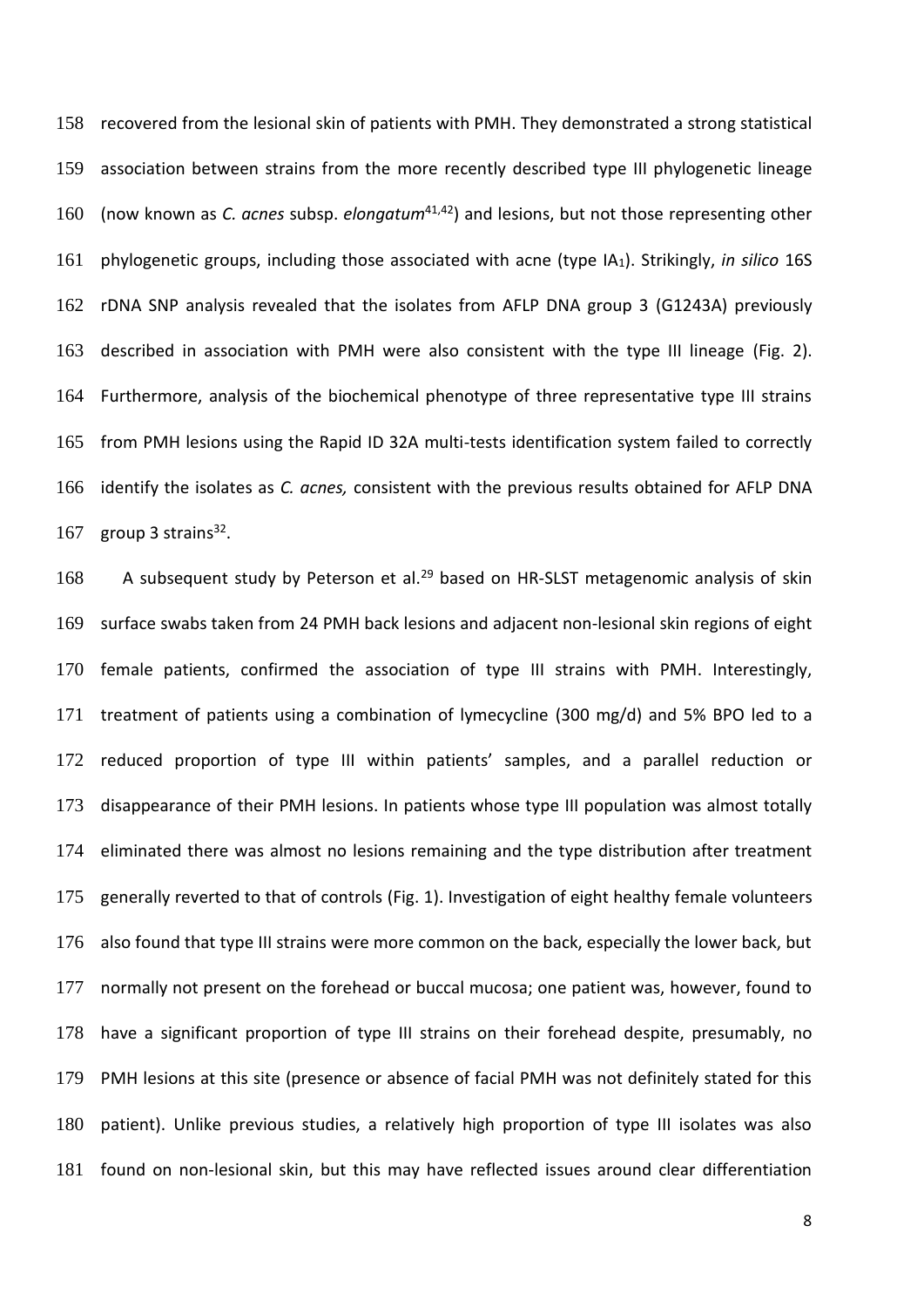between lesional and non-lesional sites using skin swab sampling as opposed to skin biopsy.

# **5. Challenges to the proposal that** *C. acnes* **is involved in the aetiology of PMH**

## **5.1 PMH in the apparent absence of lesional** *C. acnes*

 Despite independent studies highlighting a strong association of *C. acnes* with PMH, a number of cases where *C. acnes* appears absent in lesional skin, as judged by Wood's lamp examination, histological staining and, in some cases, microbiological culture from skin swabs 188 or biopsies have been reported<sup>6,8,43-44</sup>. It is important, however, to note that a negative Wood's lamp result does not confirm that *C. acnes* is absent, only that levels are below the 190 density detection limit ( $\sim 10^3$  organisms)<sup>45</sup>. Furthermore, a recent investigation found that type II and III strains produce very low levels of porphyrin compared with type I organisms, and that cultures of type II and III strains on solid media do not fluoresce upon Wood's lamp 193 illumination<sup>46</sup>. This indicates that lesions dominantly or solely colonised with type III strains may not have detectable follicular fluorescence. It also highlights that PMH lesions normally appear to have a mixed phylotype composition containing at least fluorescent type I strains, as well as type III in the majority of instances. The absence of mixed types and the detection of mostly type III strains based on previously described culture-based studies of lesional skin biopsies may, therefore, reflect the differential growth of dominant clones of this subspecies present in high numbers.

## **5.2 Rare occurrence of PMH on the face where** *C. acnes* **type III are normally absent.**

 A lack of facial involvement in PMH, despite high concentrations of *C. acnes* at this site, 202 has been one of the biggest challenges to the view the bacterium has a role in the development of this condition. The observation of an association between *C. acnes* type III strains and PMH does, however, help to explain, at least in part, this intriguing clinical feature of the disease since type III strains normally appear to be absent or found in very low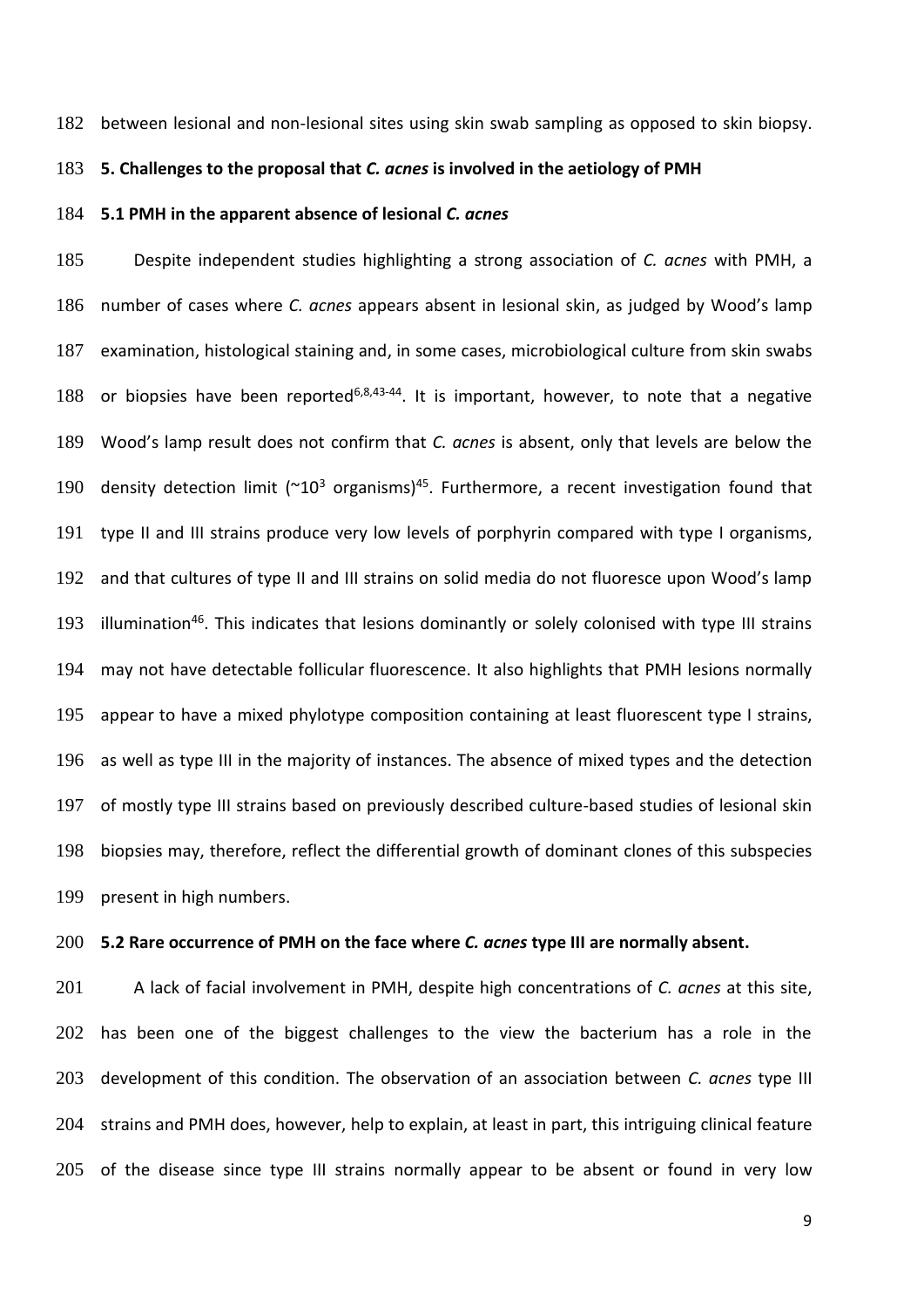abundance on the face of most individuals<sup>38</sup>. While a recent study reporting four adult cases 207 with apparent facial PMH, in addition to trunk, arm and leg lesions, appears inconsistent with 208 this view, no microbiological analysis was described for these patients<sup>47</sup>. As a result, conclusions regarding the potential role of the bacterium in these specific facial cases of PMH 210 cannot be completely dismissed. It was interesting to note that the patients were much older (40-65 years) than normally seen and it is currently unclear how the distribution of *C. acnes*  phylogroups and specific strain types on the skin may modify as we age; we can speculate that in some older individuals type III strains may become more abundant on the face due to age-related changes in cutaneous physiology that influence bacterial diversity. The previous observation of a PMH patient with significant levels of type III on their forehead does highlight that, while uncommon, the bacterium can indeed be present on the face of some 217 individuals<sup>29</sup> (section 4.2). However, the presumed presence of only truncal lesions on this patient does complicate the view that a lack of facial PMH is solely down to the absence of type III organisms at this skin site. Other factors, including the nature of the strain type(s) present, their abundance and interaction with other microbiota, may well be important factors, alongside host response and other variables.

# **5.3 Antibacterial therapy versus phototherapy**

223 A number of studies have challenged the original findings of Relyeld et al.<sup>25</sup> in regards to 224 the effectiveness of antimicrobial treatment and phototherapy versus phototherapy alone. In 225 particular, Sim et al.<sup>21</sup> and Selim et al.<sup>6</sup> did not find any significant difference in repigmentation of PMH lesions using daily topical 5% BPO and 1% clindamycin antimicrobial 227 treatments with NB-UVB versus NB-UVB monotherapy. Furthermore, in many cases recurrence of the condition occurred, although some patients retained a degree of clinical improvement. While such observations question the pathogenic role for *C. acnes* in PMH, a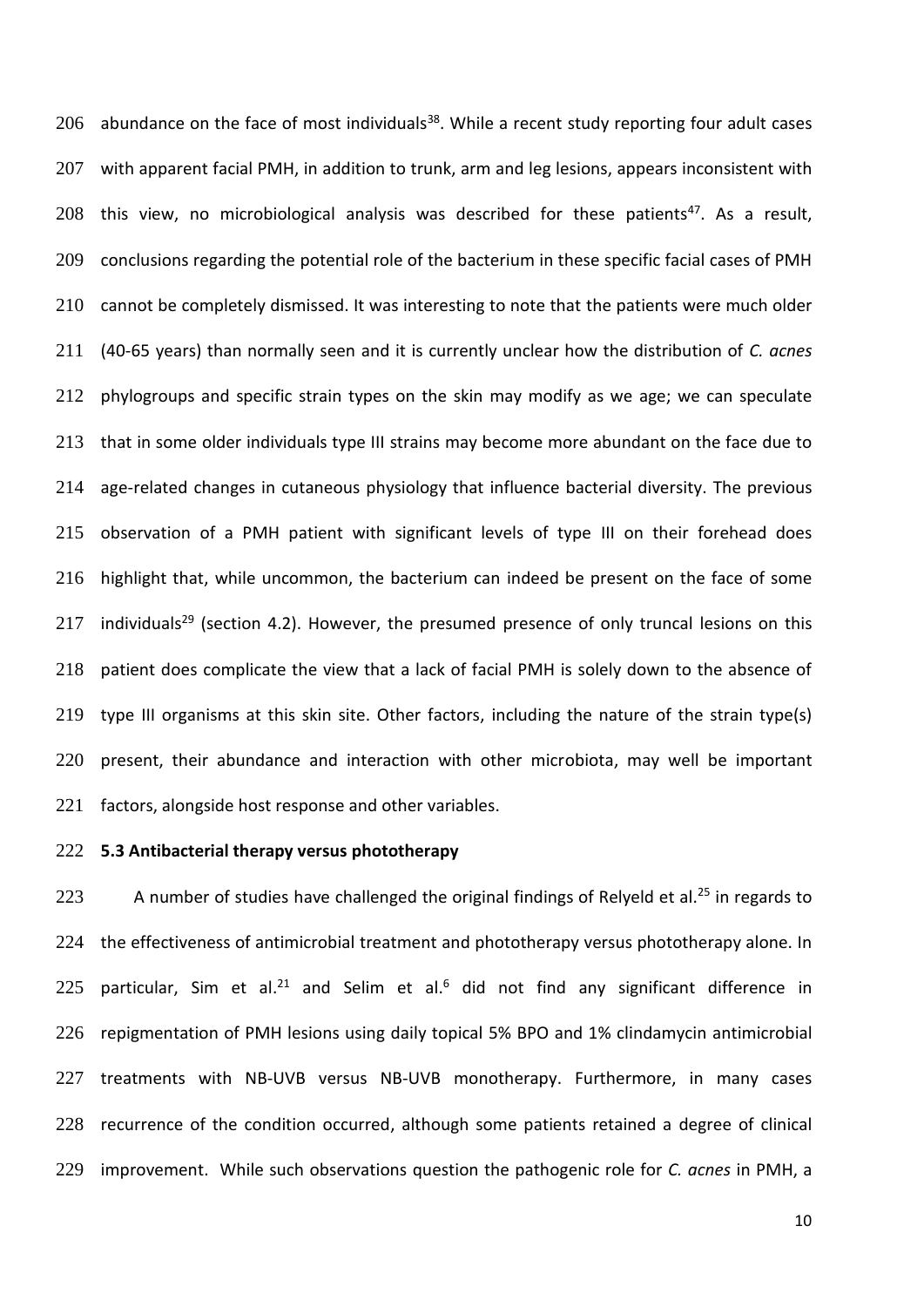230 key difference between these studies and that of Relyeld et al.<sup>25</sup> relates to the use of NB-UVB 231 rather than UVA plus psoralen (PUVA). NB-UVB has been shown, *in vitro*, to have antibacterial 232 effects on cutibacteria which is not observed with UVA, potentially explaining the 233 contradictory results<sup>48,49</sup>. It is interesting to note, however, that in the study of Selim et al.<sup>6</sup> 234 only two PMH patients had hypopigmented lesions that demonstrated fluorescence under a 235 Wood's lamp indicating absent or low levels of *C. acnes*, or colonization with low porphyrin-236 producing strains, while data from Sim et al.<sup>21</sup> in relation to Wood's lamp analysis was not 237 described. In contrast, Hassan et al.<sup>9</sup> found that topical (2% erythromycin lotion) and systemic 238 (100 mg doxycycline b.i.d) antimicrobial treatments alongside NB-UVB for 3 months did give 239 superior results compared to NB-UVB alone, and with no relapse in a 6 month follow up 240 period.

# 241 **6. Future research.**

242 Additional studies are clearly needed to further dissect the underlying biological 243 mechanisms driving the development of PMH. To date, our understanding of the underlying 244 biology of type III strains and their interaction with other microbiota, alongside their niche 245 requirements and capacity to cause disease, remains unclear, but an inflammatory phenotype 246 has been observed, as well as the presence and absence of unique genomic elements when 247 compared to other phylotypes<sup>40,50</sup>. It will be important to determine whether *C. acnes*, and 248 particularly type III strains, have the capacity to interfere with melanogenesis via a 249 depigmenting factor(s) or stimulation of a specific host response; initially, this could be 250 achieved using appropriate *in vitro* cell culture models to study host-interacting properties. It 251 is also interesting that some patients confuse PMH with leprosy, a chronic granulomatous 252 disease caused by another intracellular bacterium, *Mycobacterium leprae*<sup>1</sup>. In particular, the 253 tuberculoid from of the disease is characterised by a very small number of scaly, well defined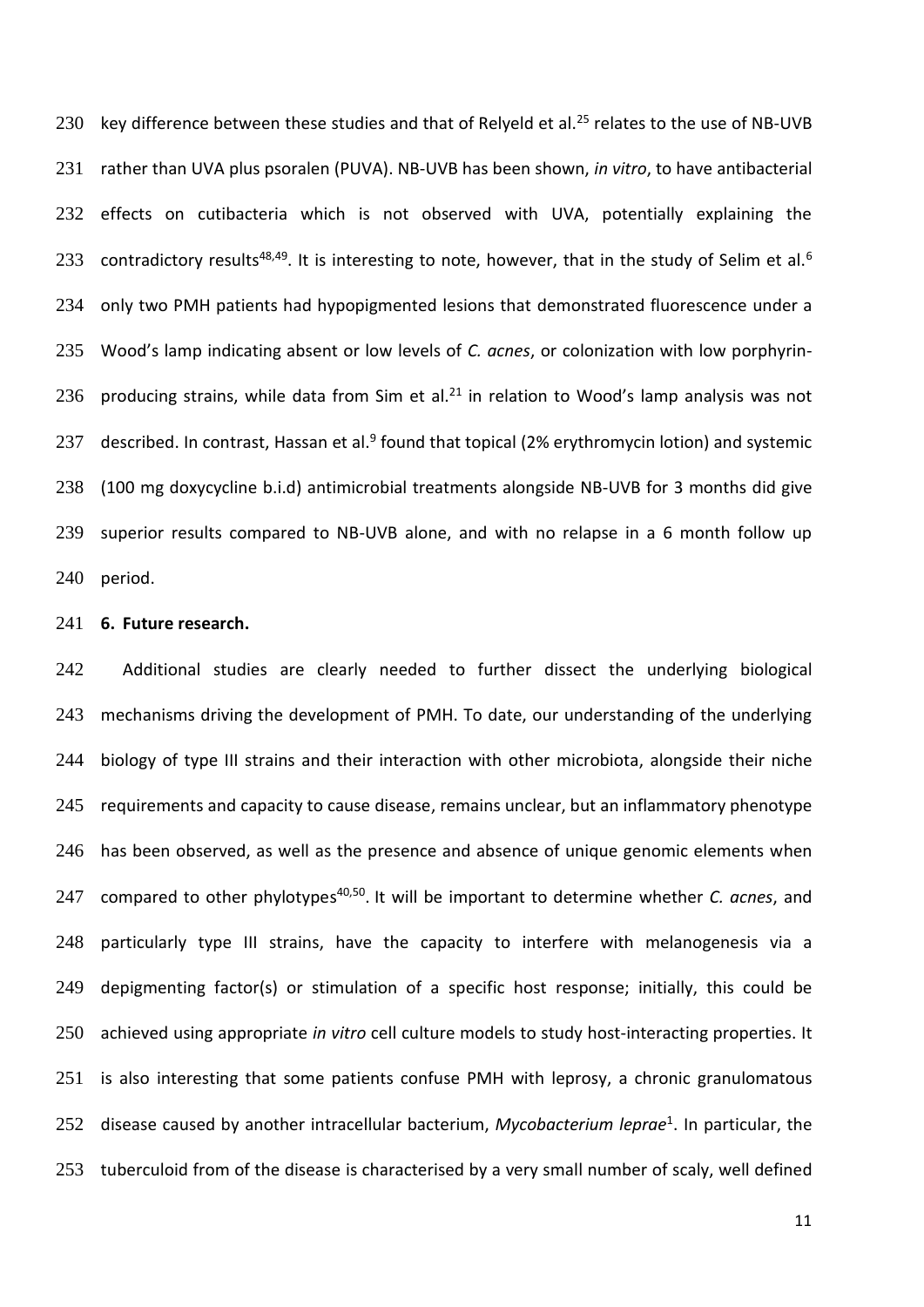hypopigmented macules of varying symmetry on the skin, although poorly defined macules 255 with mild hypopigmentation and erythema are also present in lepromatous forms<sup>51</sup>. Previous work has suggested this reflects marked reductions in the number of normal melanocytes in 257 the lesions and the presence of atrophic melanocytes with reduced activity, while other studies suggest it may reflect defective transfer of melanosomes from melanocytes to 259 keratinocytes<sup>52,53</sup>. In the tuberculoid form of the condition, acid-fast bacilli are rarely found, which may be a relevant observation when considering PMH lesions in the apparent absence of *C. acnes* (see section 5.1). While hypomelanosis disorders can also be caused by other types of microorganisms, such as fungi and yeasts, hypopigmentation in leprosy appears more noteworthy in the context of PMH given that mycobacteria and cutibacteria are distantly related actinomycetes, and have also been linked to another granulomatous 265 disease, sarcoidosis<sup>54</sup>. While highly speculative, it may be that the hypopigmentation observed in both conditions is driven by some shared or similar characteristic of these bacteria (secretory or host-response). Previous studies on leprosy pathogenesis may, therefore, have informative aspects for researchers interested in future PMH studies, despite the many obvious differences between the two diseases.

270 The observation of PMH in twins, along with our current understanding of the 271 epidemiology of the condition, also hints at a multifactorial inheritance aetiology driven by both genetics and environmental factors that may include specific strains of *C. acnes* and hormonal influences given its apparent increased rate in females and description of an 274 acceleration of hypopigmentation in one patient after pregnancy<sup>8</sup>. The penetrance of PMH is, 275 therefore, likely to be an interplay of these different influences, and further studies of genetic factors that may influence development of the disease and its clinical course should also be 277 an important area of focus. We also need to better understand the pathophysiology of those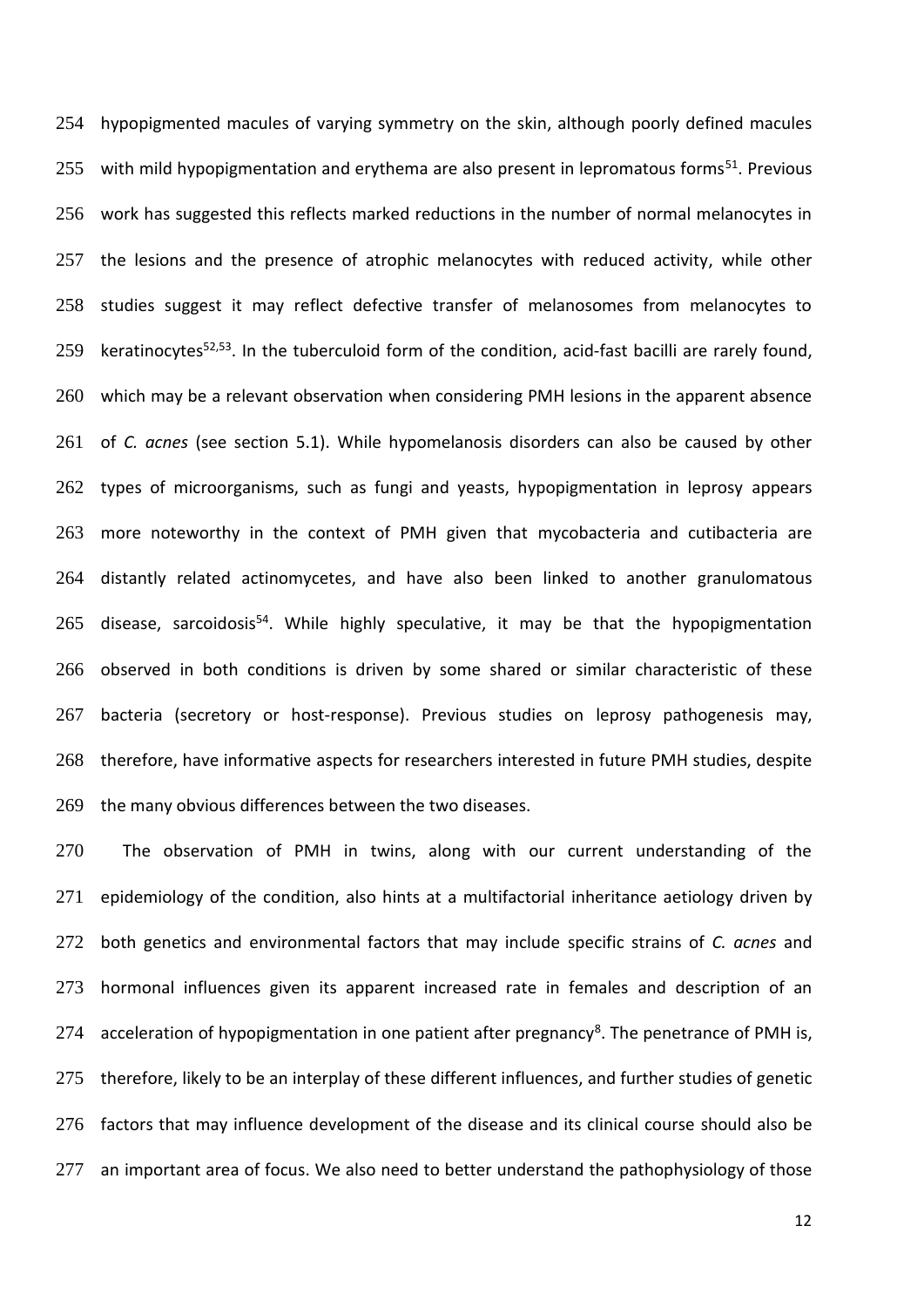rare cases where PMH involves the face, as well as any differences that occur in the development of the condition in the presence and apparent absence of lesional *C. acnes*.

## **7. Conclusion**

 While a number of independent studies have found a strong association between *C. acnes* type III and PMH, a definite causal role is still to be determined. Nevertheless, the demonstration that type III strains are associated with the condition does help to explain, at least partly, the observations that PMH does not normally affect the face, nor is linked to the development of acne. Although reports of PMH in the apparent absence of *C. acnes* do complicate our understanding of the bacterium's role in the disease, further studies are required to definitely confirm this. It may be that *C. acnes* is only one of a number of different factors that can influence the development of PMH or that, in some instances, the bacterium initiates a biological response that leads to hypopigmentation, even after it becomes no longer detectable within lesions.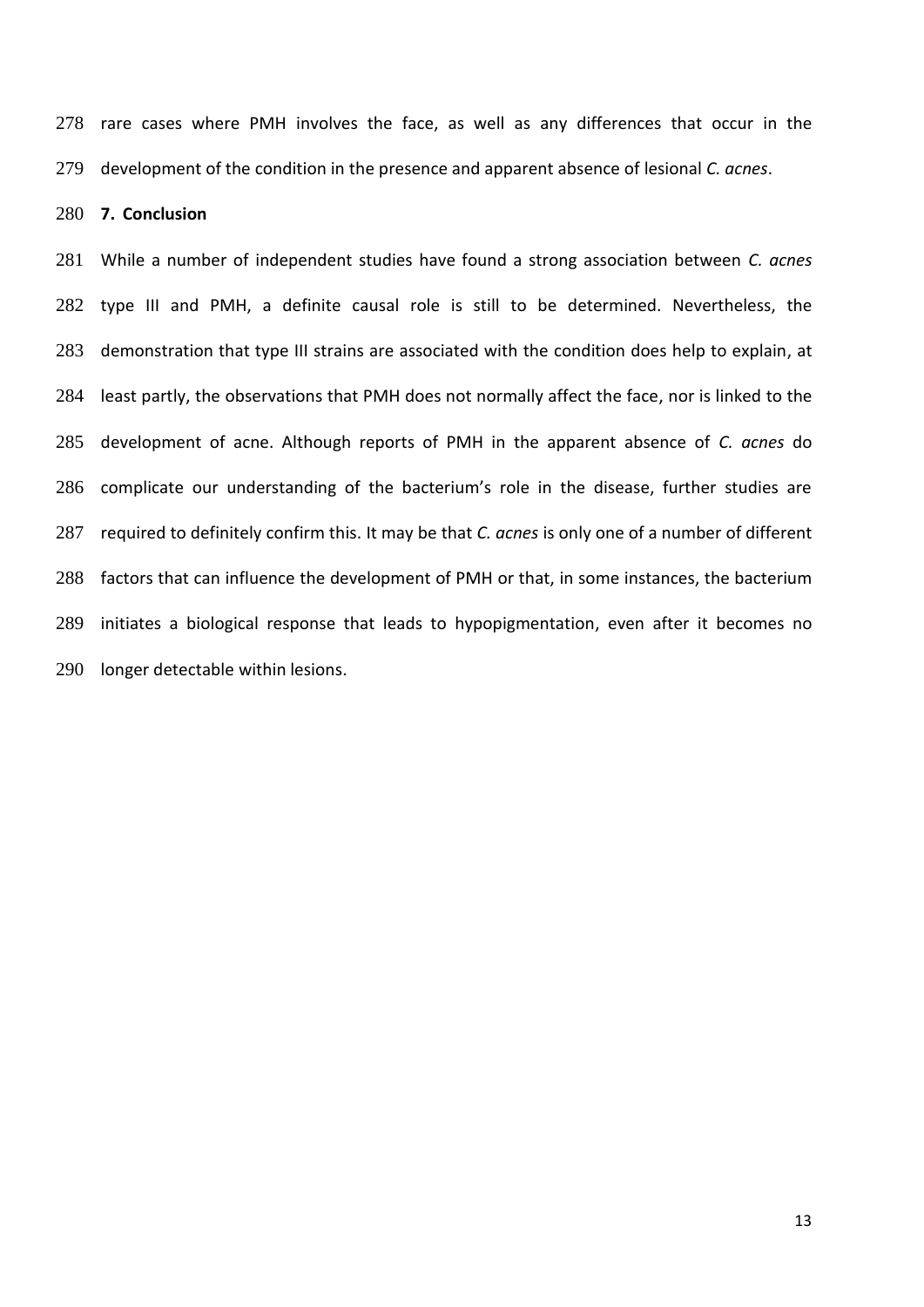### **REFERENCES:**

- 1. Relyveld GN, Menke HE, Westerhof W. Progressive macular hypomelanosis. An overview. *Am J Clin Dermatol* 2007; **8**: 13-19.
- 2. Kumarasinghe SPW, Tan SH, Thng S, et al. Progressive macular hypomelanosis in Singapore: a clinico-pathological study. *Int J Dermatol* 2006; **45**: 737-743.
- 3. Guillet G, Helenon R, Gauthier Y, Surleve-Bazeil le JE, [Plantin P,](https://www.ncbi.nlm.nih.gov/pubmed/?term=Plantin%20P%5BAuthor%5D&cauthor=true&cauthor_uid=3209765) [Sassolas B.](https://www.ncbi.nlm.nih.gov/pubmed/?term=Sassolas%20B%5BAuthor%5D&cauthor=true&cauthor_uid=3209765) Progressive macular hypomelanosis of the trunk: primary acquired hypopigmentation. *J Cutan Pathol* 1998; **15**: 286-289.
- 4. Westerhof W, Relyveld GN, Kingswijk, MM. *Propionibacterium acnes* and pathogenesis of macular hypomelanosis. *Arch Dermatol* 2004; **140**: 210-214.
- 5. Cavalcanti SM, de França ER, Lins AK, Magalhães M, de Alencar ERB, Magalhães V. Investigation of *Propionibacterium acnes* in progressive macular hypomelanosis using real-time PCR and culture. *Int J Dermatol* 2011; **50**: 1347-1352.
- 6. Selim MK, Ahmed El-SF, Abdelgawad MM, El-Kamel MF. Progressive macular hypomelanosis among Egyptian patients: a clinicopathological study. *Dermatol Pract Concept* 2011; **1**: 5-11.
- 7. Martinez-Martinez ML, [Azaña-Defez JM,](https://www.ncbi.nlm.nih.gov/pubmed/?term=Aza%C3%B1a-Defez%20JM%5BAuthor%5D&cauthor=true&cauthor_uid=21995551) [Rodríguez-Vázquez M,](https://www.ncbi.nlm.nih.gov/pubmed/?term=Rodr%C3%ADguez-V%C3%A1zquez%20M%5BAuthor%5D&cauthor=true&cauthor_uid=21995551) [Faura-Berruga C,](https://www.ncbi.nlm.nih.gov/pubmed/?term=Faura-Berruga%20C%5BAuthor%5D&cauthor=true&cauthor_uid=21995551) [Escario-](https://www.ncbi.nlm.nih.gov/pubmed/?term=Escario-Travesedo%20E%5BAuthor%5D&cauthor=true&cauthor_uid=21995551) [Travesedo E.](https://www.ncbi.nlm.nih.gov/pubmed/?term=Escario-Travesedo%20E%5BAuthor%5D&cauthor=true&cauthor_uid=21995551) Progressive macular hypomelanosis. *Pediatr Dermatol* 2012; 29: 460-462. 8. Neynaber S, Kirschner C, Kamann S, Plewig G, Flaig MJ. Progressive macular
- hypomelanosis: a rarely diagnosed hypopigmentation in caucasians. *Dermatol Res Pract* 2009; **2009**: 607682.
- 9. Hassan AM, El-Badawi MA, Abd-Rabbou FA, Gamei MM, Moustafa KA, Almokadem AH. Progressive macular hypomelanosis pathogenesis and treatment: a randomized clinical trial. *J Microsc Ultrastruc* 2014; **2**: 205-216.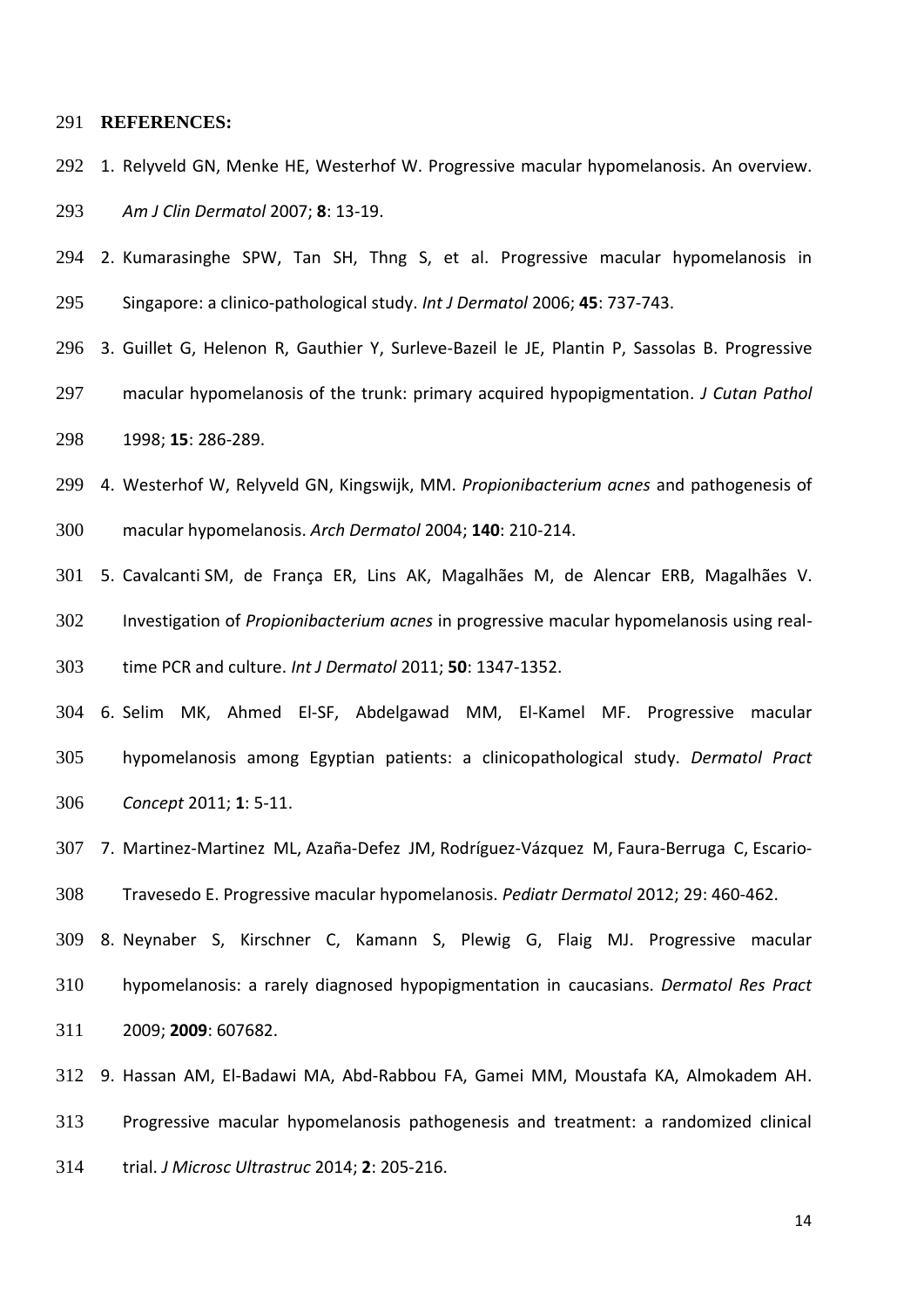10. Hwang SW, Hong SK, Kim SH, et al. Progressive macular hypomelanosis in Korean patients: a clinicopathologic study. *Ann Dermatol* 2009; **21**: 261-267.

 11. Relyveld GN, Dingemans KP, Menke HE, Bos JD, Westerhof W. Ultrastructural findings in progressive macular hypomelanosis indicate decreased melanin production. *J Eur Acad Dermatol Venereol* 2008; **22**: 568-754.

 12. Wu XG, Xu AE, Song XZ, Zheng JH, Wang P, Shen H. Clinical, pathologic, and ultrastructural studies of progressive macular hypomelanosis. *Int J Dermatol* 2010; **49**: 1127-1132.

 13. McLaughlin J, Watterson S, Layton AM, Bjourson AJ, Barnard E, McDowell A. *Propionibacterium acnes* and acne vulgaris: new insights from the integration of population genetic, multi-omic, biochemical and host-microbe studies. *Microorganisms*  2019; **7**: 128.

 14. Piper KE, Jacobson MJ, Cofield RH, et al. Microbiologic diagnosis of prosthetic shoulder infection by use of implant sonication. *J Clin Microbiol* 2009; **47**: 1878–1884.

 15. Gao TW, Li CY, Zhao XD, Liu YF. Fatal bacteria granuloma after trauma: a new entity. *Br J Dermatol* 2002; **147**: 985-993.

 16. Stirling A, Worthington T, Rafiq M, Lambert PA, Elliott TS. Association between sciatica and *Propionibacterium acnes*. *Lancet* 2001; **357**: 2024-2025.

 17. Cohen RJ, Shannon BA, McNeal JE, Shannon T, Garrett KL. *Propionibacterium acnes* associated with inflammation in radical prostatectomy specimens: A possible link to cancer evolution? *J Urol* 2005; **173**: 1969–1974.

 18. Eishi Y. Etiologic link between sarcoidosis and *Propionibacterium acnes*. *Respir Investig* 2013; **51**: 56–68.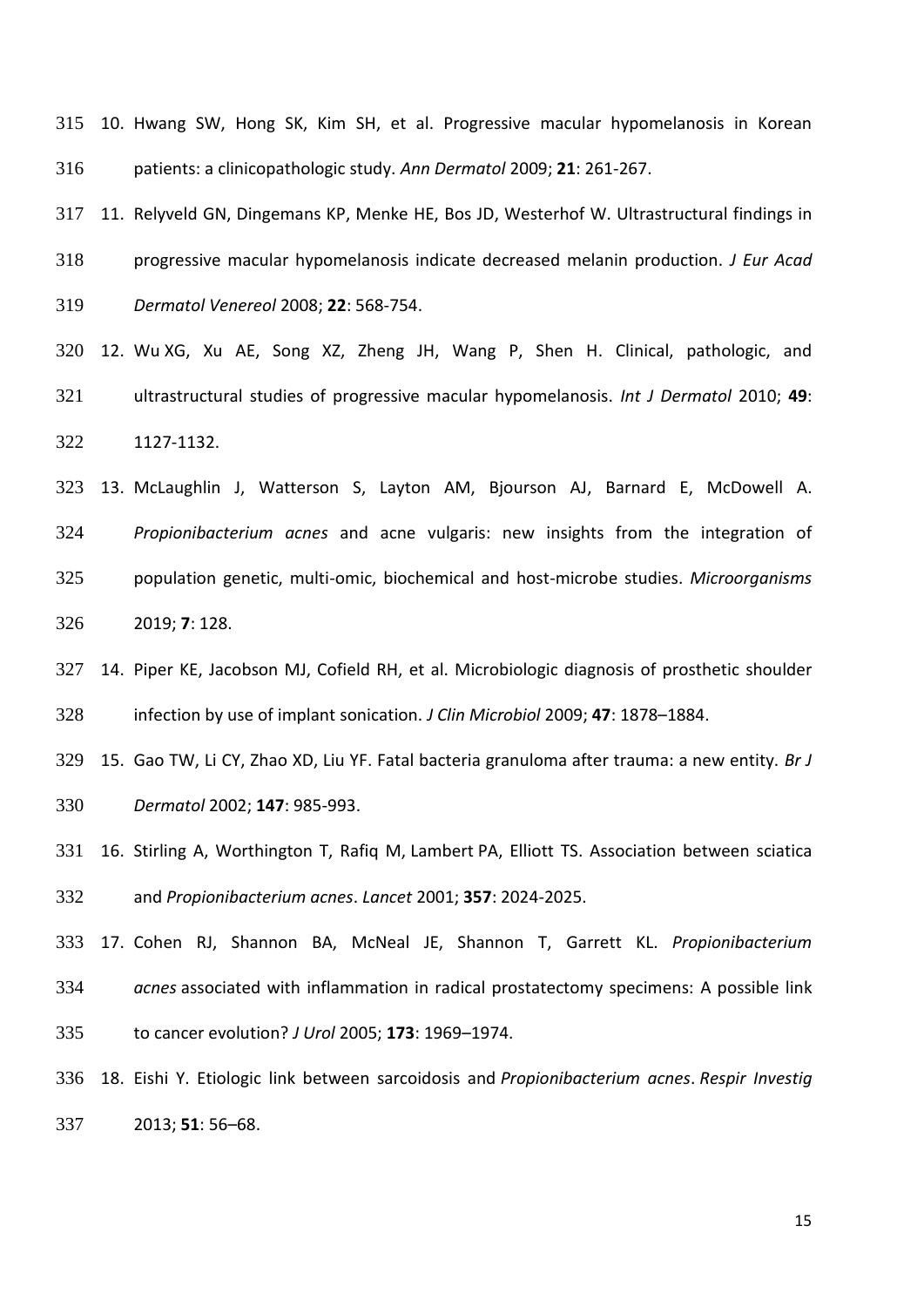19. Wu XG, Xu AE, Luo XY, Song XZ. A case of progressive macular hypomelanosis successfully treated with benzoyl peroxide plus narrow-band UVB. *J Dermatolog Treat* 2010; **21**: 367- 368.

 20. Menke HE, Ossekoppele R, Dekker SK, et al. Nummulaire en confluerende hypomelanosis van de romp. *Ned Tijdsch Dermatol Venereol* 1997; **7**: 117-122.

21. Sim JH, Lee DJ, Lee JS, Kim YC. Comparison of the clinical efficacy of NBUVB and NBUVB

 with benzoyl peroxide/ clindamycin in progressive macular hypomelanosis. *J Eur Acad Dermatol Venereol* 2011; **25**: 1318-1323.

 22. Chung YL, Goo B, Chung WS, Lee GS, Hann SK. A case of progressive macular hypomelanosis treated with narrow-band UVB. *J Eur Acad Dermatol Venereol* 2007; **21**: 1007-1009.

 23. Erpolat S, Gorpelioglu C, Sarifakioglu E. A case of progressive macular hypomelanosis treated with 1% topical clindamycin lotion and narrow-band ultraviolet B. *Photodermatol Photoimmunol Photomed* 2010; **26**, 277-278.

 24. Kim MB, Kim GW, Cho HH, et al. Narrowband UVB treatment of progressive macular hypomelanosis. *J Am Acad Dermatol* 2011; **66**, 598-605.

 25. Relyveld GN, Kingswijk MM, Reitsma JB, Menke HE, Bos JD, Westerhof W. Benzoyl peroxide/clindamycin/ ultraviolet A is more effective than fluticasone/ultraviolet A in progressive macular hypomelanosis: a randomised study. *J Am Acad Dermatol* 2006; **55**, 836-843.

 26. Perman M, Sheth P, Lucky AW. Progressive macular hypomelanosis in a 16-year old. *Pediatr Dermatol* 2008; **25**, 63-65.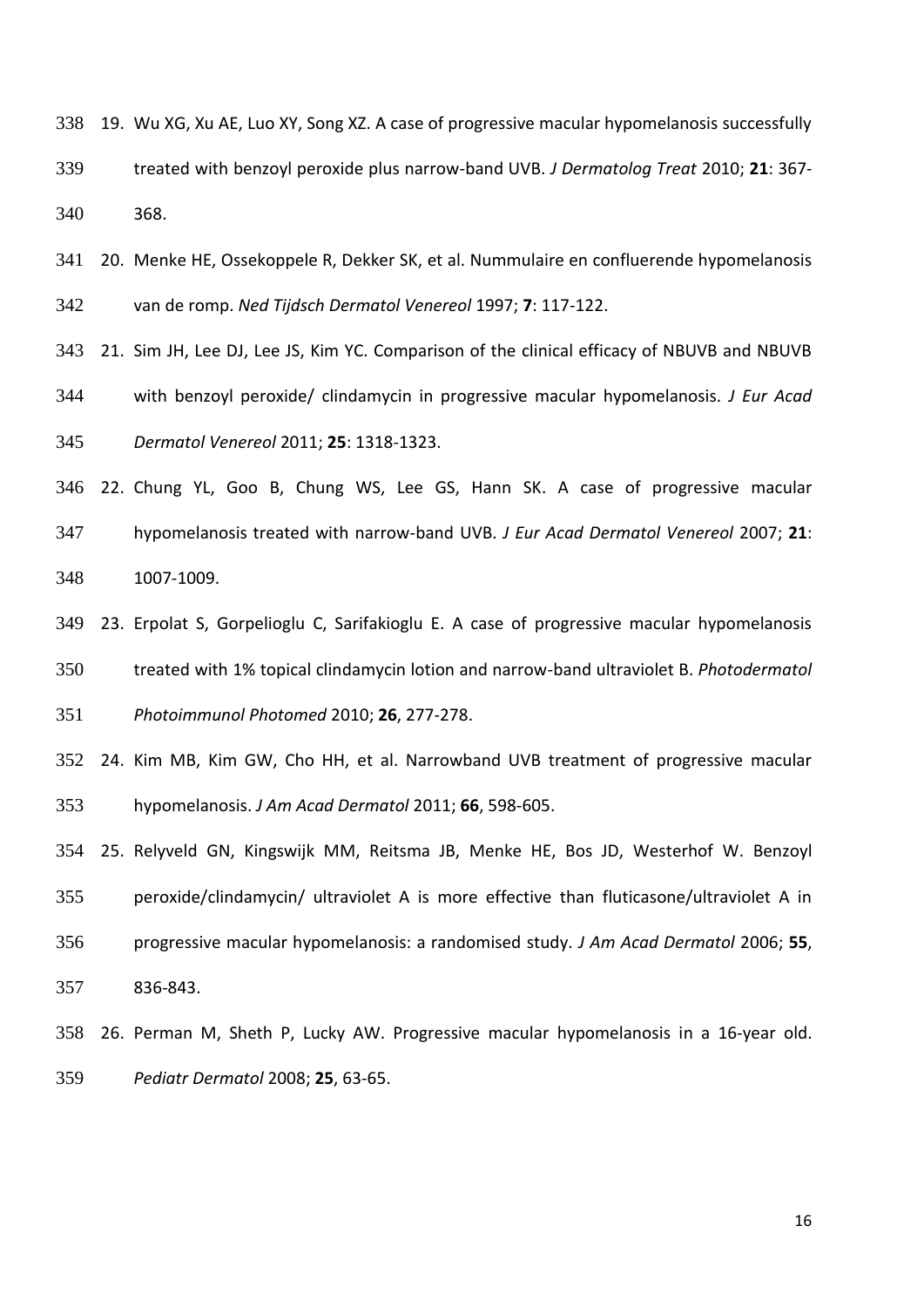|     | 360 27. de Almeida ART, Bedani TP, Debs EAF, Ferreira JAD. Estudo piloto para avaliar a eficácia |
|-----|--------------------------------------------------------------------------------------------------|
| 361 | da minociclina no tratamento da hipomelanose macular progressiva (HMP) Surg Cosmetic             |
| 362 | Dermatol 2009; 1, 25-28.                                                                         |

 28. Cavalcanti SMM, Querino MCD, Magalhaes V, Franca ER, [Magalhães M,](https://www.ncbi.nlm.nih.gov/pubmed/?term=Magalh%C3%A3es%20M%5BAuthor%5D&cauthor=true&cauthor_uid=21987158) [Alencar E.](https://www.ncbi.nlm.nih.gov/pubmed/?term=Alencar%20E%5BAuthor%5D&cauthor=true&cauthor_uid=21987158) The use of lymecycline and benzoyl peroxide for the treatment of progressive macular hypomelanosis: a prospective study. *An Bras Dermatol* 2011; **86**, 813–814.

 29. Peterson RLW, Scholz CFP, Jenson A, Brüggemann H, Lomholt HB. *Propionibacterium acnes* phylogenetic type III is associated with progressive macular hypomelanosis. *Eur J Microbiol Immunol (Bp)* 2017; **7**, 37-45.

 30. Kim YJ, Lee DY, Lee JY, Yoon TY. Progressive macular hypomelanosis showing excellent response to oral isotretinoin. *J Dermatol* 2012; **39**, 937-938.

 31. Damevska K, Pollozhani N, Neloska L, Duma S. Unsuccessful treatment of progressive macular hypomelanosis with oral isotretinoin. Dermatol Ther 2017; **30**, e12514.

32. Relyveld GN, Westerhof W, Woudenberg J, et al. Progressive macular hypomelanosis is

 associated with a putative *Propionibacterium* species. *J Invest Dermatol* 2010; **130**, 1182- 1184.

 33. McDowell A, Valanne S, Ramage G, et al. *Propionibacterium acnes* types I and II represent phylogenetically distinct groups. *J Clin Microbiol* 2005; **43**, 326-334.

34. Fox GE, Wisotzkey JD, Jurtshuk Jr P. How close is close: 16s rRNA sequence identity may

not be sufficient to guarantee species identity. *Int J Syst Bacteriol* 1992; **42**, 166-170.

35. Barnard E, Nagy I, Hunyadkürti J, Patrick S, McDowell A. Multiplex touchdown PCR for

 rapid typing of the opportunistic pathogen *Propionibacterium acnes*. *J Clin Microbiol* 2015; **53**, 1149-1155.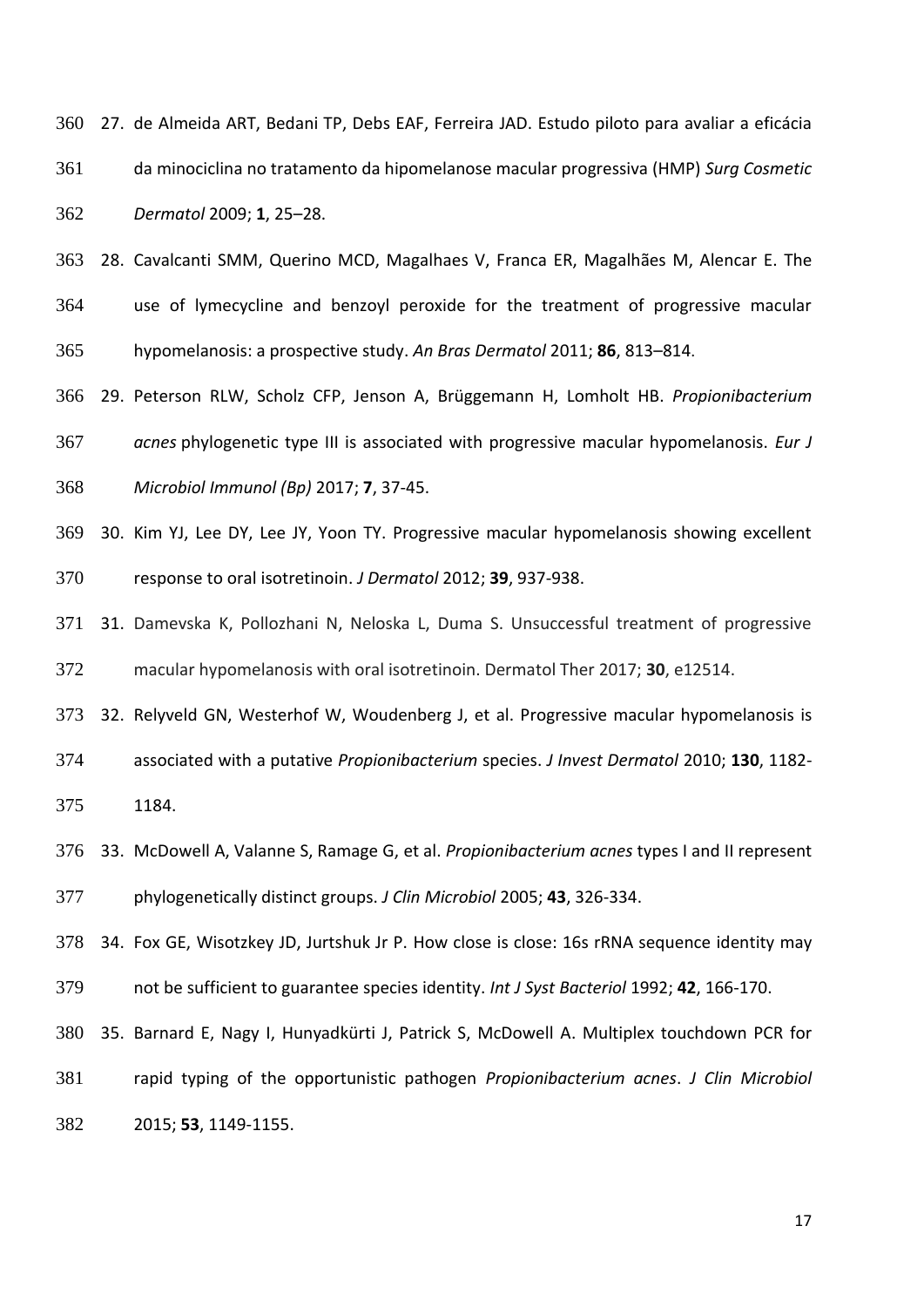36. Scholz CFP, Jensen A, Lomholt HB, Brüggemann H, Kilian M. A novel high-resolution single locus sequence typing scheme for mixed populations of *Propionibacterium acnes in vivo*. *PLoS ONE* 2014; **9**, e104199

 37. McDowell A, Nagy I, Magyari M, Barnard E, Patrick S. The opportunistic pathogen *Propionibacterium acnes*: insights into typing, human disease, clonal diversification and camp factor evolution. *PLoS ONE* 2013; **8**, e70897.

 38. Fitz-Gibbon S, Tomida S, Chiu BH, et al. *Propionibacterium acnes* strain populations in the human skin microbiome associated with acne. *J Invest Dermatol* 2013; **133**, 2152-2160.

39. McDowell A. Over a Decade of *recA* and *tly* gene sequence typing of the skin bacterium

*Propionibacterium acnes*: what have we learnt? *Microorganisms* 2017; **6**, 1.

 40. Barnard E, Liu J, Yankova E, et al. Strains of the *Propionibacterium acnes* type III lineage are associated with the skin condition progressive macular hypomelanosis. *Sci Rep* 2016; **6**, 31968.

 41. McDowell A, Perry AL, Lambert PA, Patrick S. A new phylogenetic group of *Propionibacterium acnes*. *J Med Microbiol* 2008; **57**, 218-224.

 42. McDowell A, Barnard E, Liu J, Li H, Patrick S. Emendation of *Propionibacterium acnes* subsp. acnes (Deiko et al. 2015) and proposal of *Propionibacterium acnes* type II as *Propionibacterium acnes* subsp. *defendens* subsp. nov. *Int J Syst Evol Microbiol* 2016; **66**, 5358-5365.

 43. Kuznetsov AV, Flaig MJ, Ruzicka T, Herzinger T. Progressive macular hypomelanosis Guillet-Hélénon: structural and immunohistochemical findings. *J Clin Pathol* 2011; **64**, 734-736.

 44. Wen LL, Wang T, Yang C, Yang S, Cui Y, Zhang XJ. Progressive macular hypomelanosis with asymmetrically distributed lesions. *Chin Med J (Engl)* 2013; **126**, 3591.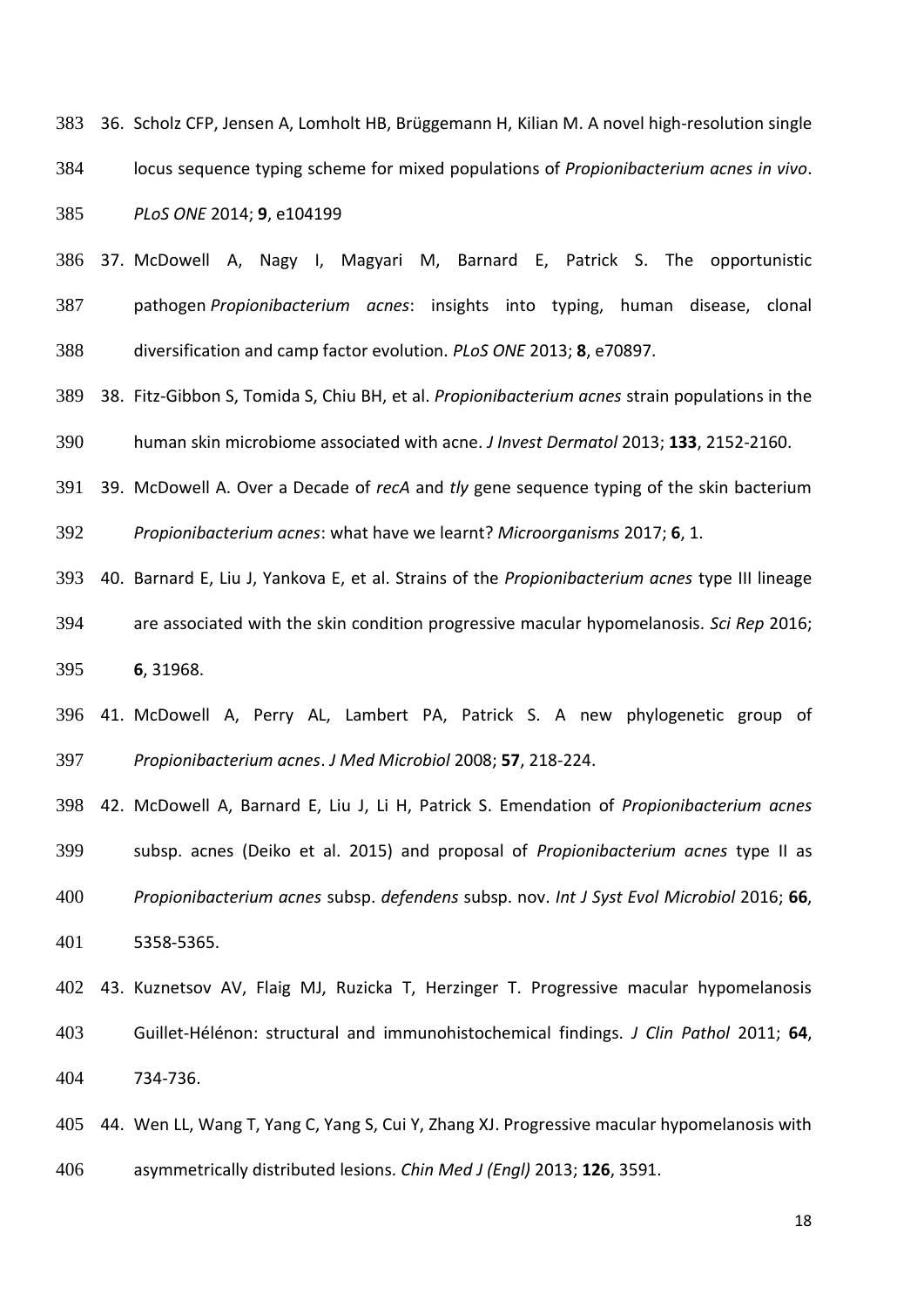45. McGinley KJ, Webster GF, Leyden JJ. Facial follicular porphyrin fluorescence: correlation with age and density of *Propionibacterium acnes*. *Br J Dermatol* 1980; **102**, 437-441.

 46. Barnard E, Johnson T, Ngo T, et al. Porphyrin production and regulation in cutaneous propionibacteria. *mSphere* 2020; **5**, e00793-19.

 47. Wang K, Nassef Y, Sahu J, Hermes H, Schwartz LR. Facial involvement in progressive macular hypomelanosis. *Cutis* 2018; **101**, 297-300.

48. Fluhr JW, Gloor M. The antimicrobial effect of narrow-band UVB (313 nm) and UVA1

 (345-440 nm) radiation *in vitro*. *Photodermatol Photoimmunol Photomed* **1997**; 13, 197- 201.

49. Kalayciyan A, Oguz O, Bahar H, Torun MM, Aydemir EH. *In vitro* bactericidal effect of low-

dose ultraviolet B in patients with acne. *J Eur Acad Dermatol Venereol* **2002**; 16, 642-643.

 50. [Jasson](https://www.ncbi.nlm.nih.gov/pubmed/?term=Jasson%20F%5BAuthor%5D&cauthor=true&cauthor_uid=23947673) F, [Nagy I,](https://www.ncbi.nlm.nih.gov/pubmed/?term=Nagy%20I%5BAuthor%5D&cauthor=true&cauthor_uid=23947673) [Knol AC,](https://www.ncbi.nlm.nih.gov/pubmed/?term=Knol%20AC%5BAuthor%5D&cauthor=true&cauthor_uid=23947673) [Zuliani T,](https://www.ncbi.nlm.nih.gov/pubmed/?term=Zuliani%20T%5BAuthor%5D&cauthor=true&cauthor_uid=23947673) [Khammari A,](https://www.ncbi.nlm.nih.gov/pubmed/?term=Khammari%20A%5BAuthor%5D&cauthor=true&cauthor_uid=23947673) [Dréno B.](https://www.ncbi.nlm.nih.gov/pubmed/?term=Dr%C3%A9no%20B%5BAuthor%5D&cauthor=true&cauthor_uid=23947673) Different strains of *Propionibacterium acnes* modulate differently the cutaneous innate immunity. *[Exp](https://www.ncbi.nlm.nih.gov/pubmed/?term=acnes+Jasson)  [Dermatol](https://www.ncbi.nlm.nih.gov/pubmed/?term=acnes+Jasson)* 2013; **9**, 587-592.

 51. Walker SL, Lockwood DNJ. The clinical and immunological features of leprosy. *Br Med Bull* 2006; **77-78**, 103–121.

 52. Job CK, Nayar A, Narayanan JS. Electronmicroscopic study of hypopigmented lesions in leprosy. A preliminary report. *Br J Dermatol* 1972; **87**, 200-212.

 53. Westerhof W. A possible dysfunction of melanosome transfer in leprosy: an electron-microscopic study. *Acta Derm Venereol* 1977; **57**, 297‐304.

 54. Oswald-Richter KA, Beachboard DC, Seeley EH. *et al.* Dual analysis for mycobacteria and propionibacteria in sarcoidosis BAL. *J Clin Immunol* 2012; **32,** 1129–1140.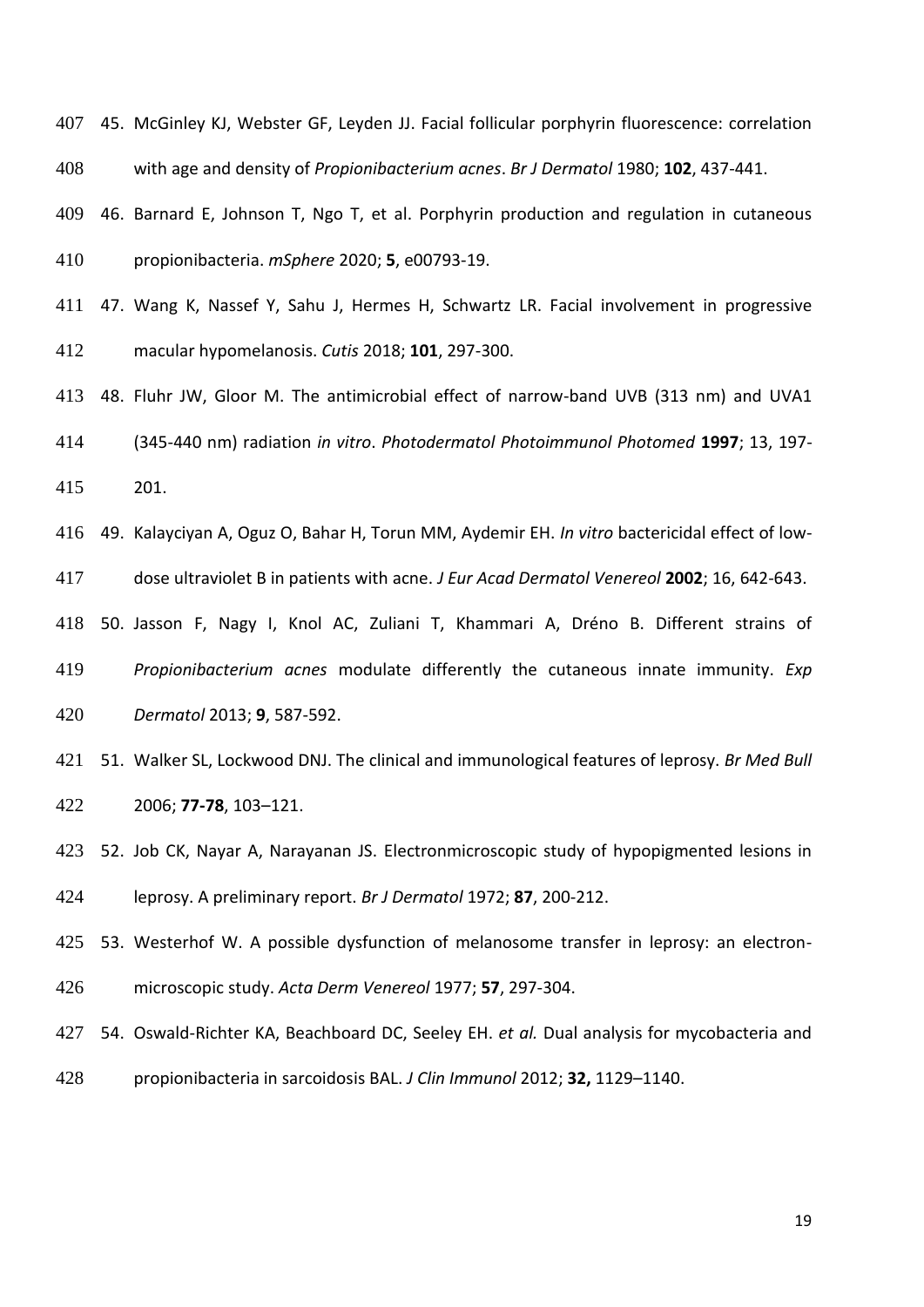# 429 **Table 1. Key studies demonstrating an association between** *C. acnes* **and PMH**  430 **based on culture analysis of lesional and adjacent non-lesional skin biopsies.**

| 431 |                   |          |                          | Lesional skin |                          | Non-lesional skin |    |                 |
|-----|-------------------|----------|--------------------------|---------------|--------------------------|-------------------|----|-----------------|
| 432 | Study             | $M: F^a$ | <b>Biopsy</b>            | $\ddot{}$     | $\overline{\phantom{a}}$ |                   |    | $p$ -value $^b$ |
|     | Westerhof et al.  | 0:8      | $2 \text{ mm}$           |               | 1                        |                   |    | 0.04            |
| 433 | Cavalcanti et al. | 9:27     | 4 mm                     | 33            |                          | 4                 | 31 | < 0.001         |
| 434 | <b>Total</b>      | 9:35     | $\overline{\phantom{a}}$ | 40            | 3                        | 5                 | 38 | < 0.0001        |

435 *<sup>a</sup>*Male:Female ratio

436 bStatistical analysis was performed using McNemars test.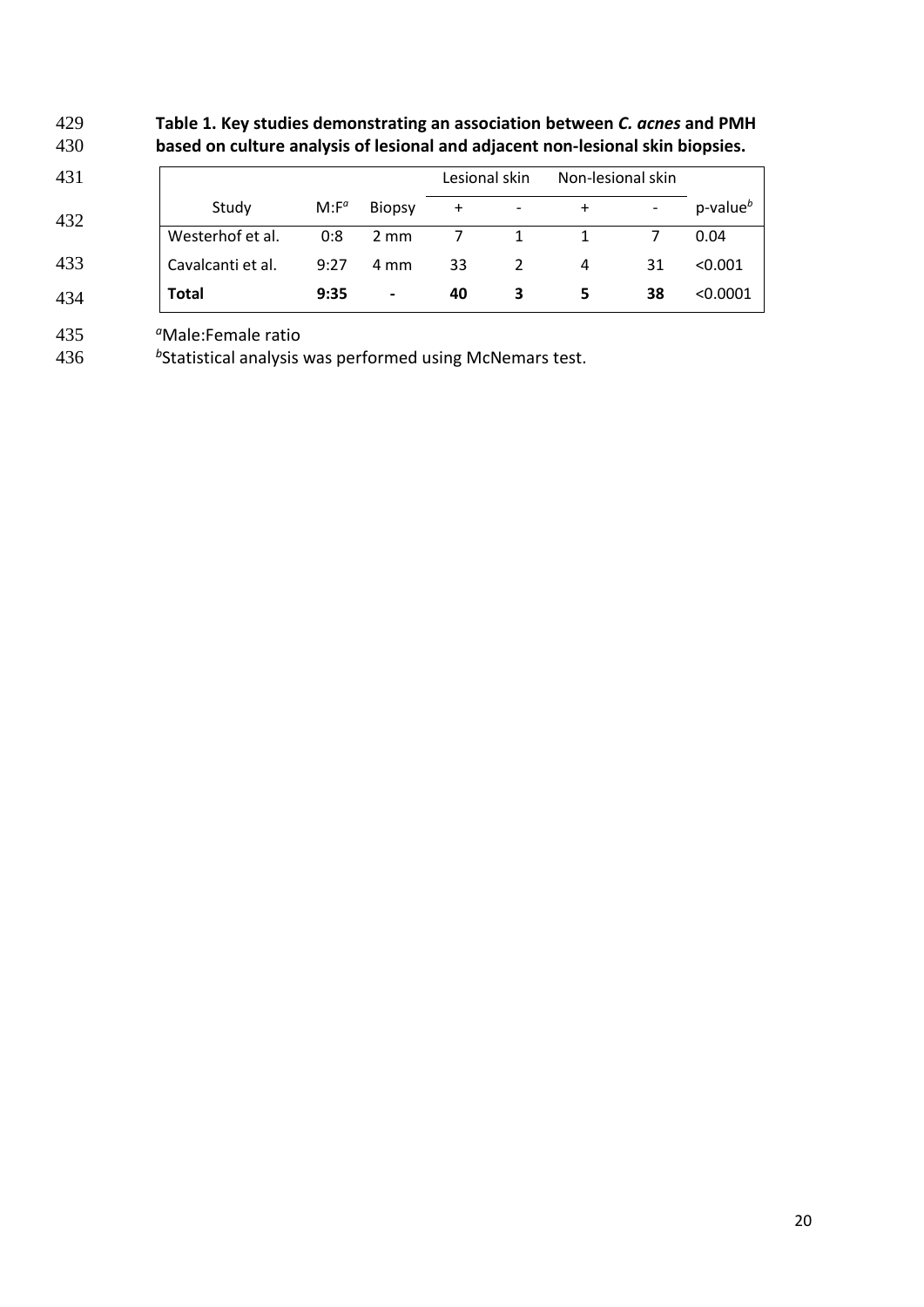| AFLP analysis <sup>a</sup>                         |             |                                                                               |             |       |  |  |  |  |
|----------------------------------------------------|-------------|-------------------------------------------------------------------------------|-------------|-------|--|--|--|--|
| Disorder                                           | DNA group 1 | DNA group 2                                                                   | DNA group 3 | Total |  |  |  |  |
| Acne                                               | 9           |                                                                               | 0           | 11    |  |  |  |  |
| <b>PMH</b>                                         | 6           | 0                                                                             | 8           | 14    |  |  |  |  |
| Total <sup>b</sup>                                 | 15          | 2                                                                             | 8           | 25    |  |  |  |  |
|                                                    |             |                                                                               |             |       |  |  |  |  |
| "Data taken from the study of Relyveld et al. $32$ |             |                                                                               |             |       |  |  |  |  |
|                                                    |             | $b$ p<0.01 (Freeman-Halton extension of Fisher's extact test) for differences |             |       |  |  |  |  |

448 **b**  $b$   $\sim$  0.01 (Freeman-Halton extension of Fisher's extact test) for differences between acne and PMH in regards to DNA group distribution.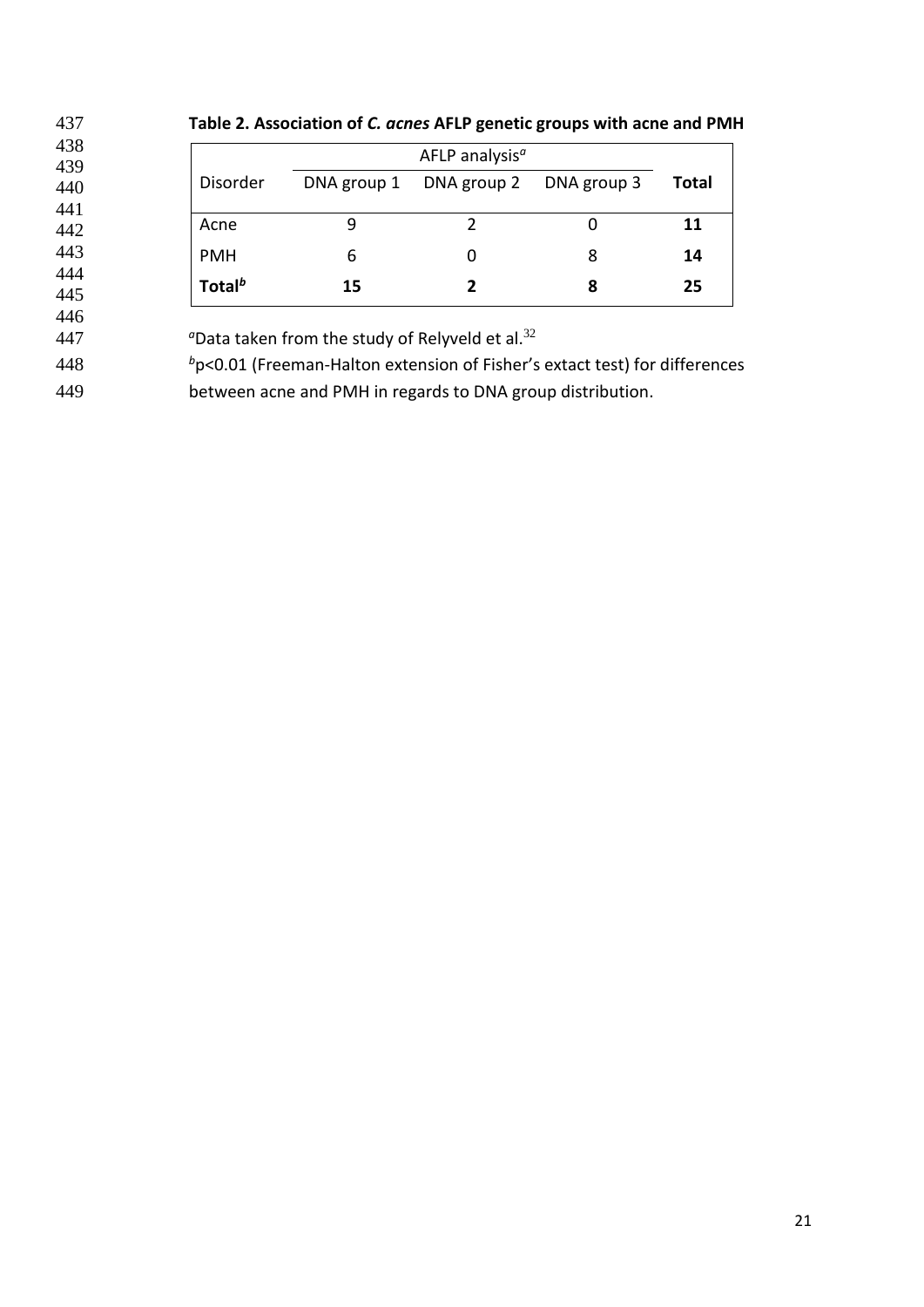450

- 451
- 452
- 453
- 454

455 **Table 3. Association of** *C. acnes* **phylotype and subspecies status with AFLP and other typing methods.** 

| 456<br>457<br>458 | Phylotype       | Subspecies | AFLP typing<br>$group^{\alpha}$ | recA typing<br>phylotype         | $MLST_8$ CC <sup>b</sup> | Ribotypes $c$   |
|-------------------|-----------------|------------|---------------------------------|----------------------------------|--------------------------|-----------------|
| 459               | IA <sub>1</sub> | acnes      |                                 | IA <sub>1</sub> /IB <sup>d</sup> | CC1; CC3; CC4            | RT1; RT5; RT532 |
| 460               | IA <sub>2</sub> | acnes      |                                 | IB                               | CC <sub>2</sub>          | RT3; RT16       |
| 461               | 1B              | acnes      | 1                               | IB                               | CC <sub>5</sub>          | RT1             |
| 462               | IC              | acnes      |                                 | IC                               | CC107                    | RT <sub>5</sub> |
| 463<br>464        | H               | defendens  | 2                               | Ш                                | CC6; CC30; CC71, CC72    | <b>RT2; RT6</b> |
| 465               | $\mathbf{III}$  | elongatum  | -3                              | Ш                                | CC77                     | RT <sub>9</sub> |

<sup>a</sup>AFLP group from the study of Relyveld et al.<sup>32</sup>

467 bCC= clonal complex (https://pubmlst.org/cacnes/)

*<sup>c</sup>*Ribotypes based on the study of Fitz-Gibbon et al.<sup>38</sup> 468

469  $dA_1 = CC1$  and CC3; IB = CC4.